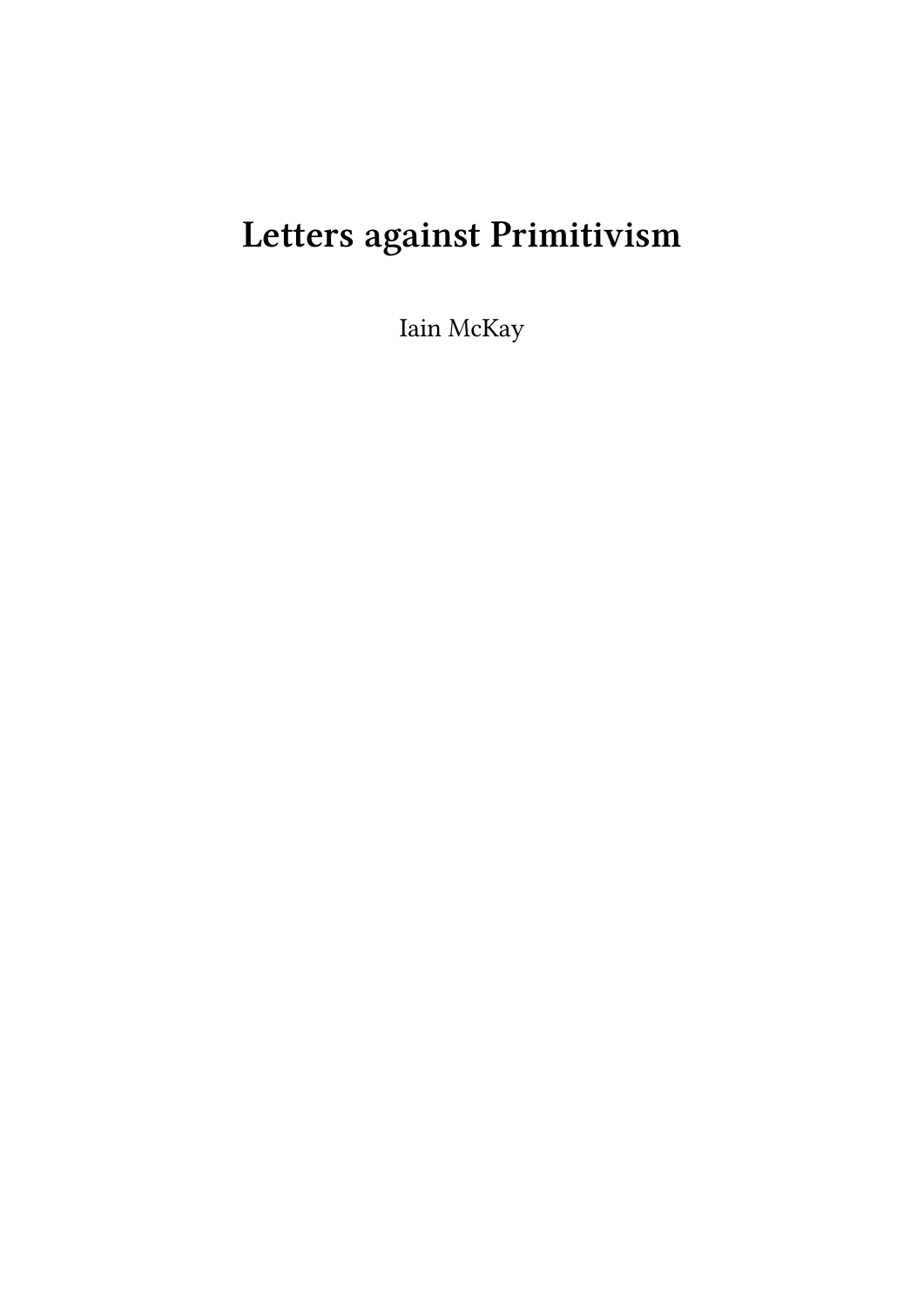## **Contents**

| The question of how we get to a primitivist utopia $\dots \dots \dots$  | 3              |
|-------------------------------------------------------------------------|----------------|
|                                                                         | $\overline{4}$ |
|                                                                         |                |
| Green Anarchists celebration of terrorism against the general public 11 |                |
|                                                                         |                |
| Bob Black, the Aum Cult and the Oklahoma Bomber 22                      |                |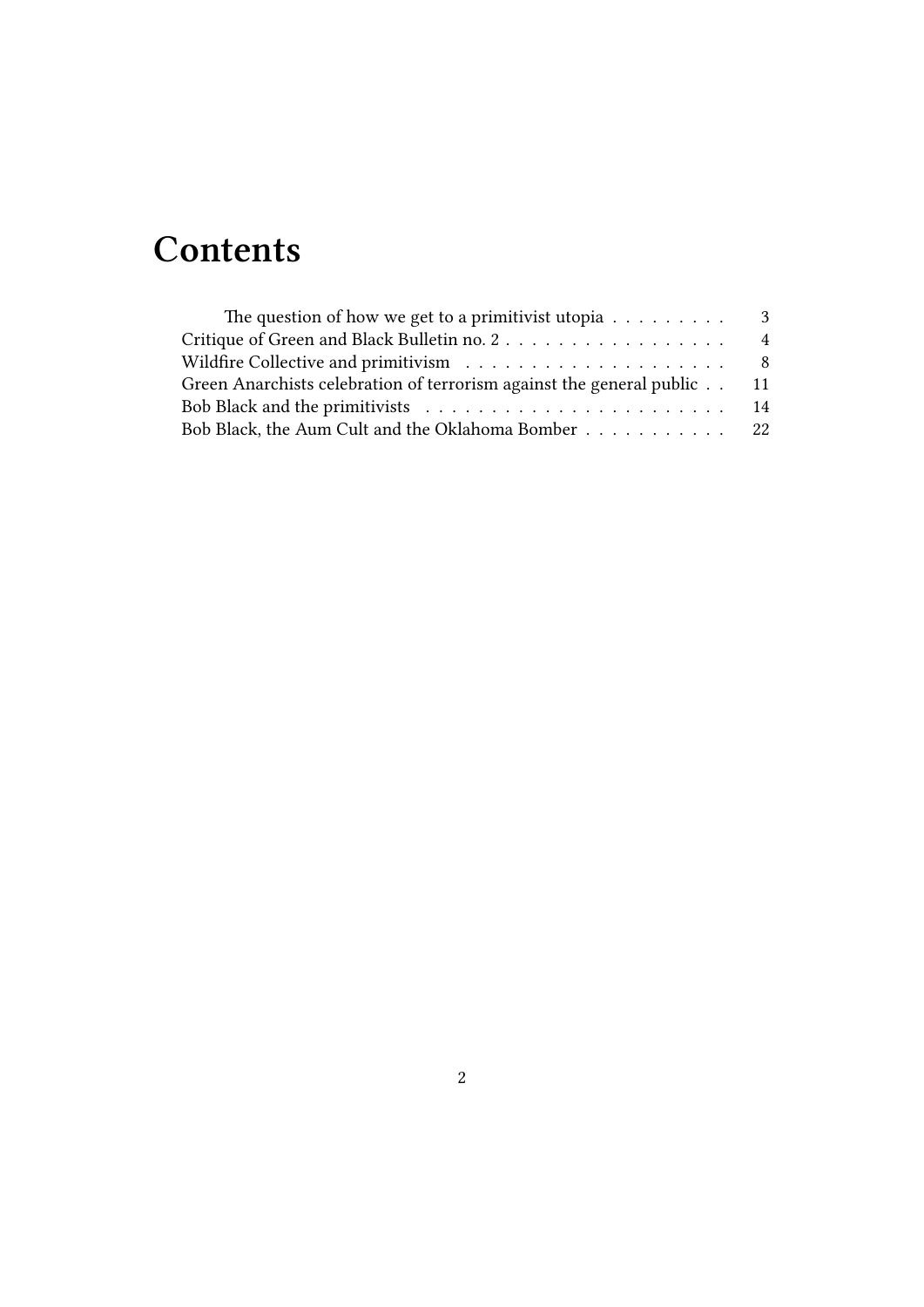#### <span id="page-2-0"></span>**The question of how we get to a primitivist utopia**

#### Dear *Freedom*

Karen Goaman's summary of my ideas (issue 10/1/04) is at such odds to what I actually wrote I don't know where to begin. Perhaps it is just me, but it often seems that supporters of primitivism speak a different language to the rest of us. After all, I said in my first reply that I doubted that people who went to the trouble of having a revolution would leave everything pretty much the same as before (as asserted in the first "Green and Black Bulletin"). But, no, apparently by this I meant the opposite! So when she labels me a lover of "modern industrial society" she is distorting my position slightly.

Then there is the whole "primitivist" rhetoric itself. The first Bulletin stressed primitivism was "not posing the Stone Age as a model for our Utopia." Now Karen points to "only 150,000 years of our own pre-history" as "models and examples"! She stresses that the "small-scale land-based cultures" primitivism wants are not peasant communities (although she also says that "peasants and small farmers" were what "the Wildfire writers argue for"!), which leaves us with the "gathering and hunting" tribes the first Bulletin rejected. So to recap. Primitivists don't want to go back to the Stone Age, they just imply they do. They also consider peasant life a "return to a life of drudgery," but also "argue for" it. Which, I suppose, shows that Zerzan was right to combat the evils of language!

Then there is the whole issue of (to quote the first "Green and Black Bulletin") when "civilisation collapses" through "its own volition." Now, that can only mean one thing. It means the destruction of life as we know it in a short period of time, whether we want it or not. Primitivists, when pressed, seem to say that they don't mean instant chaos and mass starvation by that expression but that is what it sounds like. And they get huffy when you point it out!

Karen shows this contradiction between the rhetoric and reality. She says I raise an important issue "of how people could manage nuclear and toxic waste caused by decades of military and industrial production." She suggests "skilled people to contain the legacy of industrialism or to allow them to degrade as safely as possible in areas that people can avoid." So, to get this right, no one will want to work in a mine or in a factory but they *will* want to look after toxic and nuclear waste? And how will they do that? Both bulletins rejected workers' control out of hand. And it will require technology and industry to provide the means of containment, but that is (yet again) rejected out of hand. So, how will this task be done? As for dumping it into one area, surely Karen knows that the environment cannot be subdivided in this way. The effects of a rotting pile of industrial waste will not stop at human made barriers.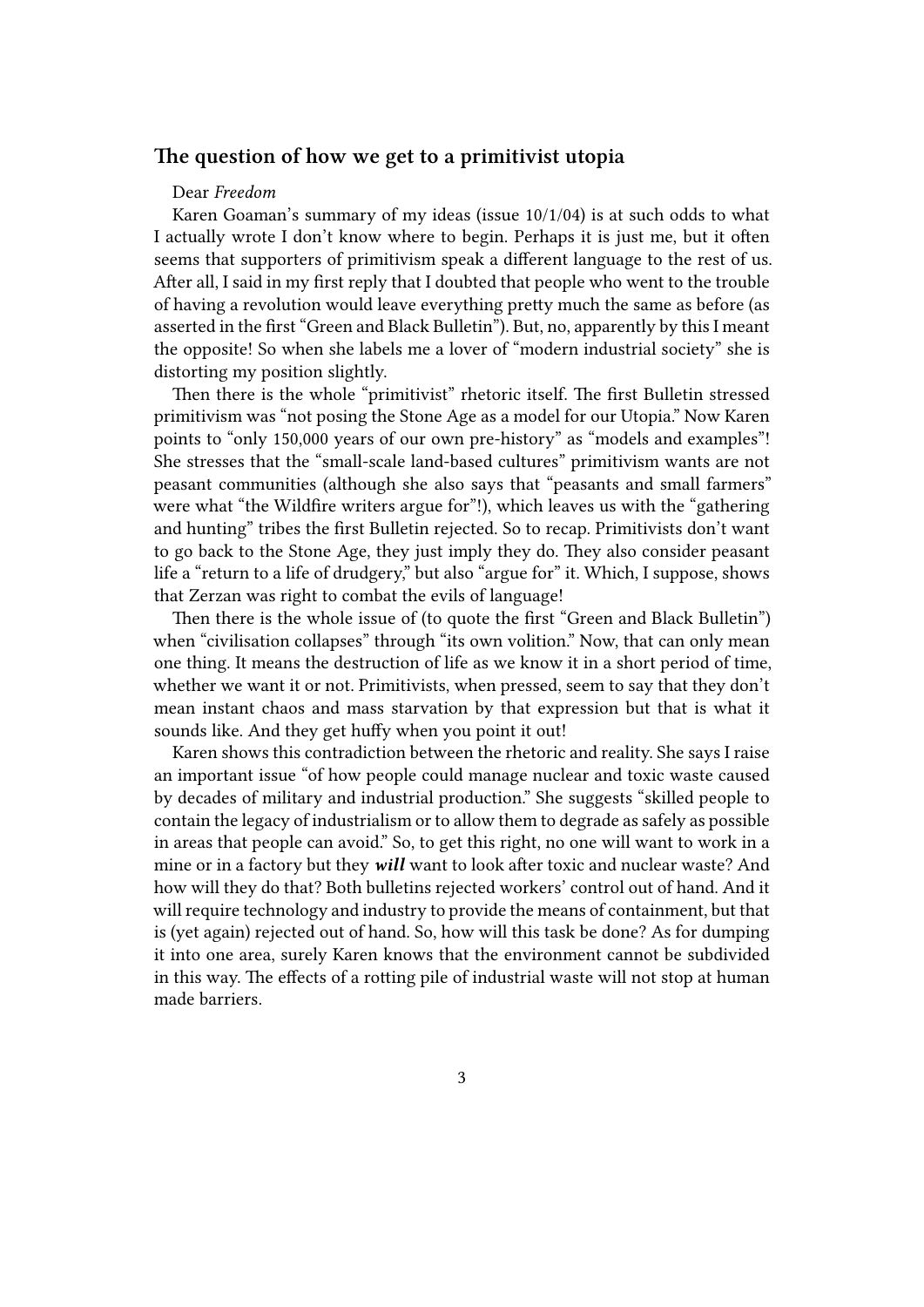The key problem with Karen's reply is that it does not address the pretty basic question of how we get to her primitivist utopia. She talks about "small-scale landbased cultures" yet does not explain how the UK will support 58 million people living like that. Nor how we get there. The very crux of my critique, incidentally. And which none of the "primitivists" have bothered to acknowledge, never mind address.

Given that primitivists reject workers' control, federalism, the "continuation of industrial society" (even temporarily), and so forth, I fail to see how it will ever happen without starvation and misery on a massive scale. Perhaps "primitivism" will be as wonderful as Karen says it will be but until she and her fellows actually discuss how to get there, I'll be unable to sign up to it. Perhaps the reason why they don't do this is because they know that it will involve all the things they slag off "traditional" anarchists for. In other words, a process of transition involving workers' control, federalism and the use of industry. Also, if they admit to that they would also have to acknowledge that "traditional" anarchists do not want the "continuation of industrial society" at all but rather a total transformation of how we live. We just recognise this cannot be done overnight nor need involve the elimination of all forms of industry/technology.

I'm glad she says I may be "happier and more satisfied living" in her utopia, after all she does not give me any other options to choose from. The idea that we can choose the level of technology we want is dismissed out of hand. Without irony, she says that it is "industrialism" that "removes the choice for people to decide how to live" and so condemns us all to live under primitivism. Saying that there is no alternative does seem a little bit authoritarian to me, sorry. Particularly when the use of appropriate technology shows it's not true.

Iain McKay

### <span id="page-3-0"></span>**Critique of Green and Black Bulletin no. 2**

#### Dear *Freedom*

I'm not surprised that the article *"Mass Society"* was not signed by the member of the "Wildfire Collective" who penned it. I, too, would be ashamed of putting my name to such nonsense. Strong words, I know, but justified given the selfcontradictory and superficial arguments this article inflicts on its readers.

Our anonymous comrade (whom I will call WF) seems to have taken all the traditional arguments *against* anarchism and turned them into arguments *for* "primitivism." "Anarchism cannot work in complex societies"? Correct. "Organisation equals government"? Of course. "Society equals the state"? You bet! "Modern so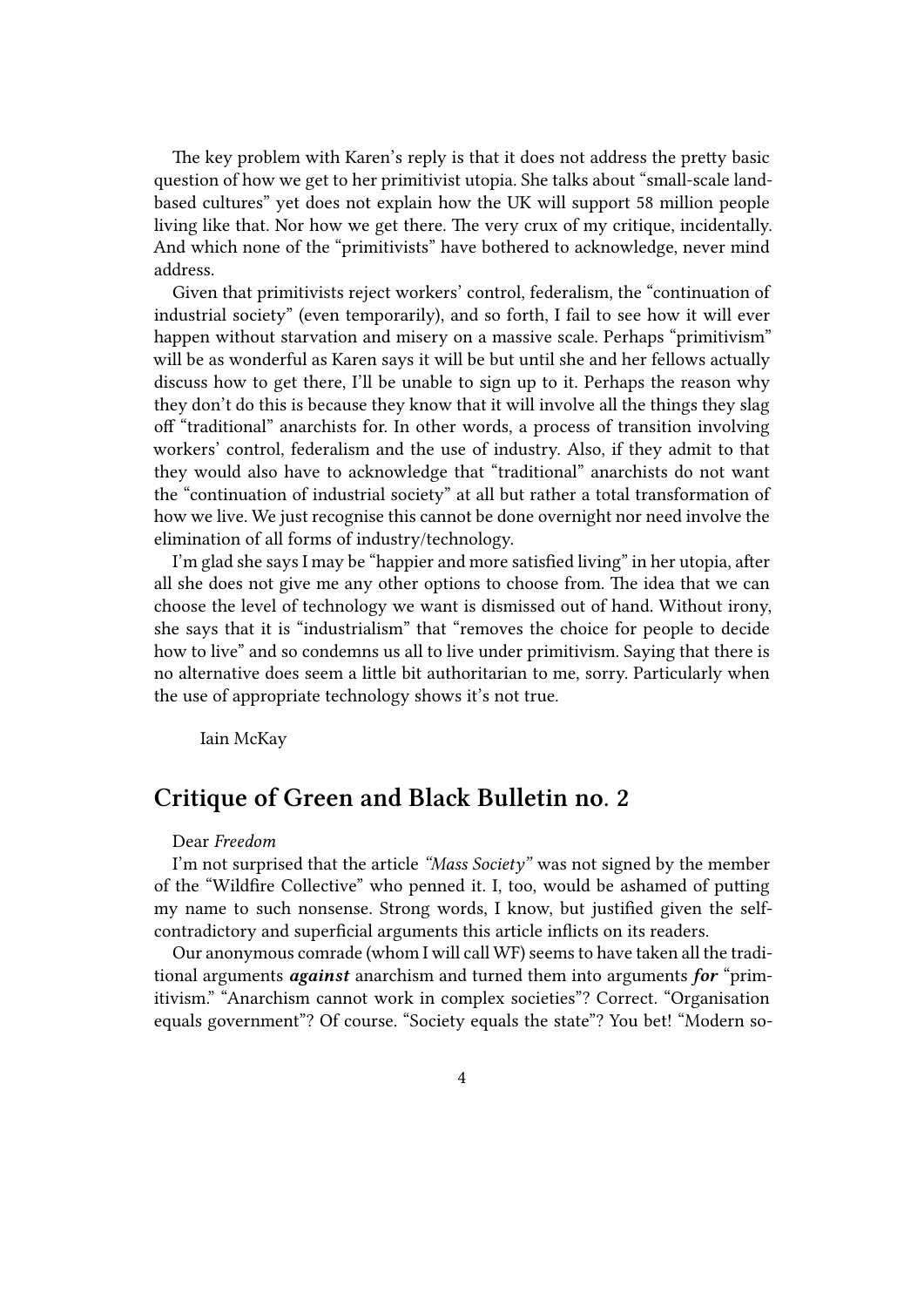ciety requires bureaucracy." Indeed. "No one will work"? Right! How depressing reading an anarchist confirm all the common prejudices against anarchism.

And the alternative? That is not defined but in the "immediate term" we get "small scale land-based culture," based on the smallest group possible. I doubt many people in the West will embrace this return to peasant life. Rather, they would embrace the inequalities and oppression of capitalism and statism, given the alternative. With enemies like these, the current system really does not need friends!

Then there is the incredible level of self-contradiction. WF opines that "why should people's actions be defined by the resources they live near" yet fails to recognise that the small-scale groups they favour will, by necessity, be defined so. It is asserted that "no community would be beholden to any other" while talking about "our shared future world." But such groups need not share anything, unless they have something "defined by the resources they live near" which others do not. Then they would "be beholden to an external need," which is bad. And WF talks about "establishing a truly global classless human relations" while making communication beyond a few days walk impossible! Which makes their opposition to "cultural Pangea" quite ironic: their "small groups" will only see the few "cultures" nearest them.

Then there is their wondering of "who's going down the mine." They answer "Me? No thanks!" Ironically, WF does not offer that option to those who do not wish to live in self-sufficient small groups. Even more ironically WF refuses those in the "global south" any choice in what kind of society they want while also arguing that *other* anarchists seek a similar bland globalised world as capitalism and cannot see beyond the "western model." Indeed, a successful anarchist revolution in the west would be imperialist, "export[ing 'civilisation'] to these denied its 'wonders.'" But perhaps this exposes an awareness that people in the "majority world" do *not* particularly *like* many aspects of their lives and seek improvements (e.g. clean water and basic medicines) in their living conditions? As for the level of technology and industry they would like, well, I think true anarchists should let them decide that themselves rather than seeking to impose primitivist fantasies onto them.

So WFs vision of the future is as contradictory as it is unappealing. What of their critique of traditional anarchism? That, too, is lacking. Talking of London, WF argues that "if the city stays" then it "cannot and will not be anarchist" due to the size of the population and the resources and organisation required. In return, I ask, how will WF get rid of London? WF claims that organising a city the size of London would be "a fucking nightmare" yet singularly fails to talk about the real fucking nightmare of what will happen to these 8 million people? Why should they leave the city? How? Where to? Can all 8 million, never mind the other 50 million, attempt to live the life "primitivism" asserts is in their interests to live on these islands?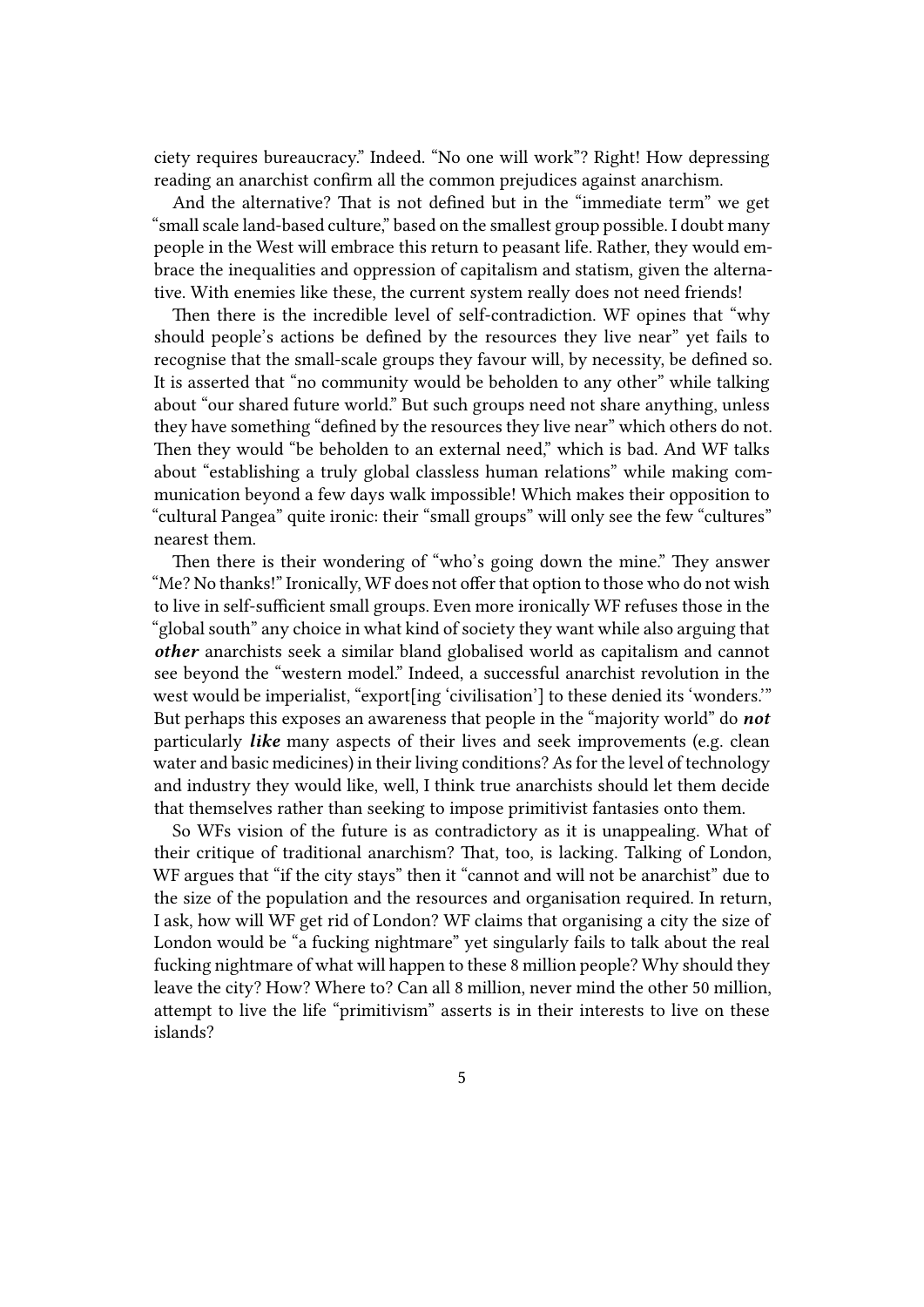If London "stays" WF wonders if "those in the 'countryside' still have to provide food for the beast"? By "the beast" I assume WF means the 8 million people of London. So, for WF, is the enemy the mass of the population? Apparently so. And I wonder how "those in the 'countryside'" would appreciate a mass influx of millions of starving city folk, driven from the city by who knows what? But why let little issues like mass starvation and what people want and desire get in the way of the primitivist utopia?

What of WF's argument that it is impossible to organise a city the size of London in a libertarian fashion? He wonders where all the delegates would meet. But why assume that *all* the delegates would have to meet or discuss *all* the many issues of the population. Many issues would be in the hands of those most affected and not require wider discussion. Most communication of needs would be direct. A community would contact workplace A for supplies, which would contact workplace B to arrange inputs, and so forth. For co-ordination of wider activity, there would be delegates of federations so cutting down on the number having to meet substantially. And as for FC's pondering of how "those in the Global North [can] communicate let alone convince a community in the Global South" not to "harness nuclear energy," have they not heard of e-mail, telephones, letters, petitions, sending delegates by plane? Or forms of direct action as the boycott, the strike? Or even protest marches? Or raising a protest motion at the appropriate federation congress?

So how would our "community's voice [be] heard"? In the same way as the rest, by an elected, mandated and recallable delegate. Impossible? It worked during the French and Spanish revolutions and in the recent revolt in Argentina and would, I suggest, work far better than any primitivist alternative. Such a system will involve reaching agreements with others and so compromise, but freedom is not some immature desire to always get your way. That is the atomised, narrow and selfdefeating individualism promoted by capitalism, not the social freedom desired by libertarians.

Popular self-management would apply in industry too. WF states that "workers control" means "placing technologies and skills in the hands of the few." Actually, it means the opposite, i.e. workers' controlling the technologies and skills they use rather than letting bosses (the few) do so. As for it being "enforced divided labour" and "workers self-exploitation" WF is really abusing the meaning of words. Yes, things will need to be produced and different tasks will involve different work but if this is "enforced divided labour" then so is *all* productive activity, including that in WF's "small-scale" groups. Or perhaps the work required to get food is not "enforced" as the alternative is starvation? If so, then say hello to the usual capitalist defence of wage slavery!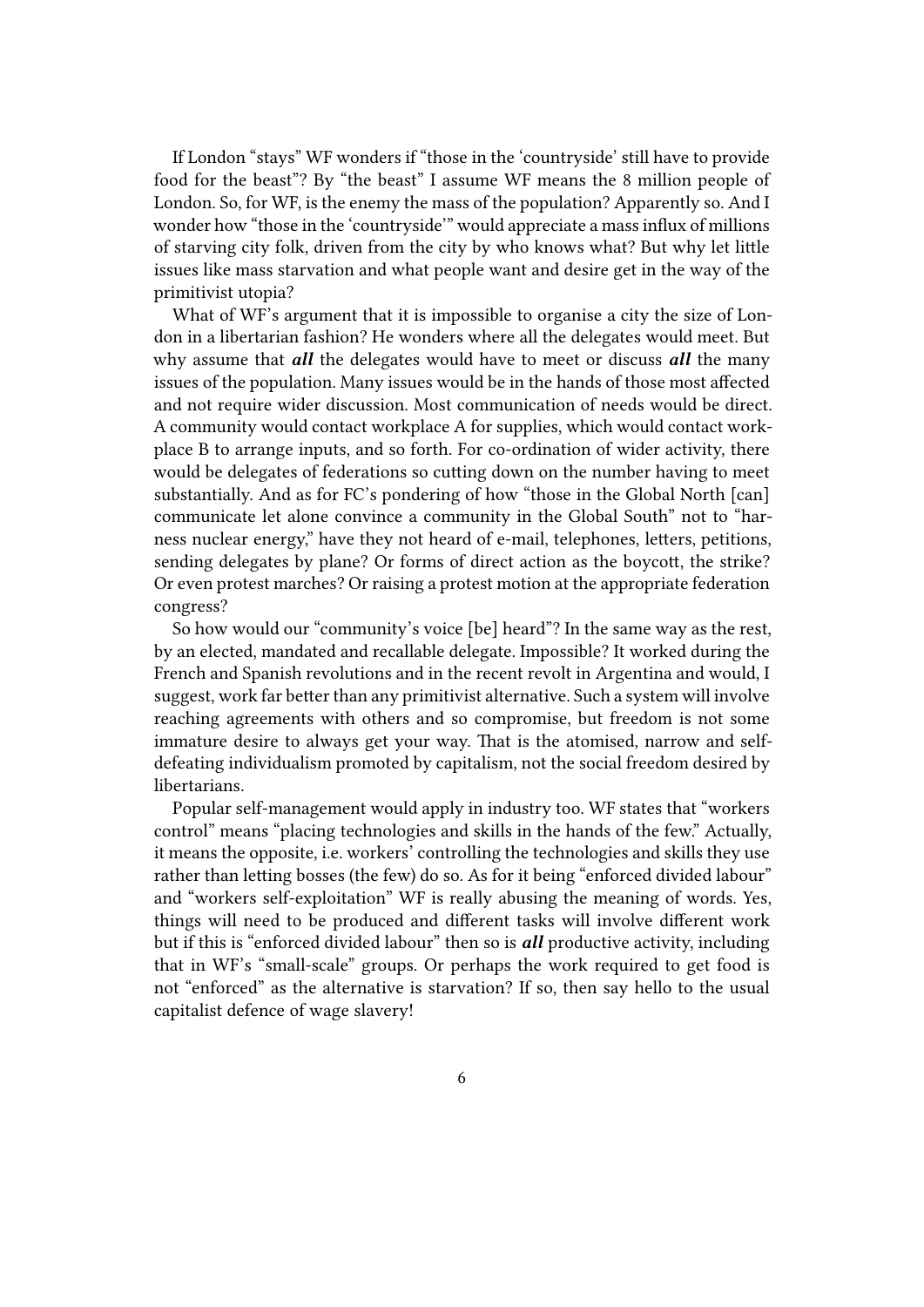Non-primitivist anarchists know that production "will continue to need raw resources to be built." Yes, this will cause ecological destruction. But so will the ecological destruction caused by the breakdown of civilisation WF desires: nuclear meltdowns, toxic waste and oil slicks caused by abandoned industry, all the other legacies of industrial society, which (like the ruling class) will not just disappear. We will need to handle such problems while transforming society. And this is where the "industrial progression" WF dismisses out of hand comes into play. They cannot see that technology can be used by those who work to make it easier and reduce/eliminate the most unpleasant aspects of it. People can see the impact of their activity and would change things to minimise it. Yes, solar panels will use resources but they are less ecologically destructive than coal fires in every home. Which is, of course, "progress". Would WF, as a true believer in anti-progress, oppose developments which save resources and reduce pollution?

Which exposes another problem with primitivism. It is the mirror image capitalist worship of progress (for one it's good, the other evil). They are two-sides of the same, anti-human, coin. Anarchists see progress in a more complex light. It is surely a truism that "progress" under a hierarchical society will be shaped by the equalities of power in it. This means that progress is not as neutral as either capitalists or technophobes like to suggest. Rather than the quasi-religious opposition to "progress" we should be using our minds, evaluating the costs and benefits of specific concrete forms of technology and production, seeking ways of improving and changing them and, perhaps, getting rid of some of them totally. Something anarchists have long argued people who are creating and living in a free society would do.

Ultimately, WF exposes the core problem with primitivism. For them, technology, "mass society" and "civilisation" *are* neutral. For the primitivist, all these things are inherently "bad" and so independent of the desires of the people affected by them and the system they are part of. However, once we realise that these things are *not* neutral we can see the way out. We can see that workers' control is not "self-exploitation" but rather the first step in modifying technology and production to ecologise and humanise it. Similarly, the self-organisation and mass participation required by social struggle and revolution are the first steps in humanising society and civilising a "civilisation" distorted by the barbarism of capitalism and the state. And this new society would be take the best of existing cultures, technologies and skills to help produce a world of unique individuals who live in diverse communities and experience diverse cultures and ideas.

To end, WF complains that "the left claim these primitivists want Mad Max dystopias." On the evidence of this article, I can only surmise that "the left" is right on this one.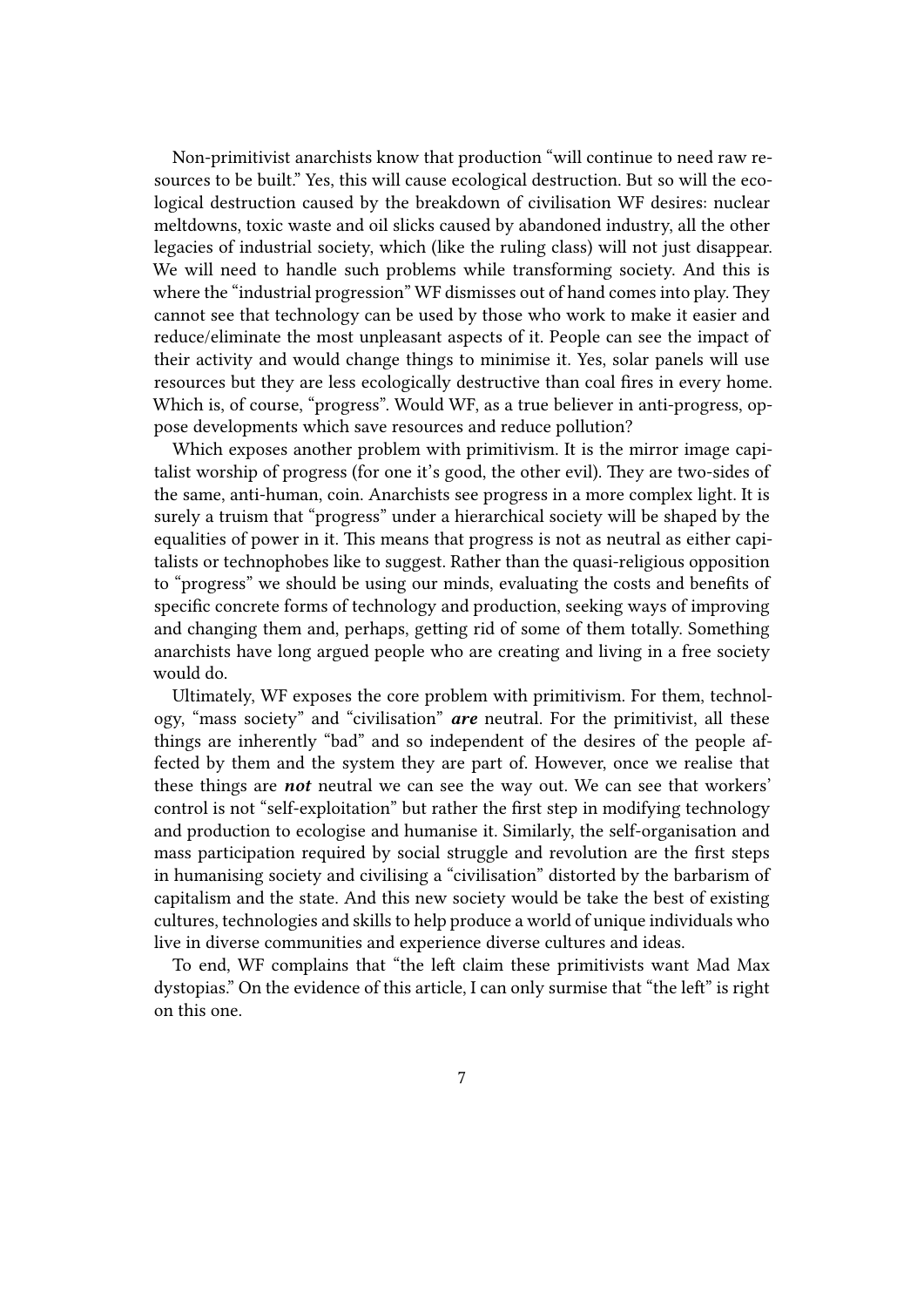Iain McKay

## <span id="page-7-0"></span>**Wildfire Collective and primitivism**

#### Dear *Freedom*

The letters by both members of the "Wildfire Collective" (WC) just reinforces the poverty of primitivism. Rather than address the issues I raised, they prefer personal attacks and distortion while having the cheek to accuse me of "vitriol, lies and half-truths"! Ignoring the insults, inventions, evasions and self-contradictions, their letters actually have little to say. Most of it is simply (and obviously) gross distortions of what I had argued.

"Wildfire 1" (WF1) complains that by "assert[ing] these two [of 5!] positions to us, in invented commas (as if lifted from the text)" I am being "dishonest and misrepresentative." Yet the context of my letter makes it clear I was not quoting from the text and any reader of the original article will know that I was not.

Looking at the assertion that "organisation equals government" I cannot see what he is complaining about. The second bulletin obviously assumes this. This is more than confirmed by his suggestion that I have "all my hopes resting in becoming one of your illusionary 'recallable' politicians of the future." And here is the person who takes offence to my "assertion" that he equates organisation with government! How ironic. Then there is his comrade's letter, which calls "recallable delegates … another form of governance," even dismissing collective decision making as the individual being "crushed under the weight of 'workers' democracy.'" Whether in the workplace or in a "small-scale" community, organisation means requires decisions to reached and these will rarely make everyone happy. If every decision requires 100% agreement then the opinion of the 99% other members are "crushed" by the "lone voice." It suggests a somewhat autocratic approach to cooperation, namely the expectation that everyone must do exactly what you want otherwise you are oppressed. Thus my "assertion", rather than being "dishonest", was correct.

WF1 says I propose "an 'imperialist' proletarian revolution on the majority world." Really, WF1, do you think the readers of *Freedom* are stupid? They read my reply and know I said no such thing. The "quote" you provide was my repeating *your* straw man argument against "traditional" anarchism and most definitely *not* suggesting agreement with your dishonest comments! The context makes it clear that this was the case, as can be seen by WF1 doctoring the quote to remove the quotation marks where I indicated the second bulletin's words. How dishonest can you get?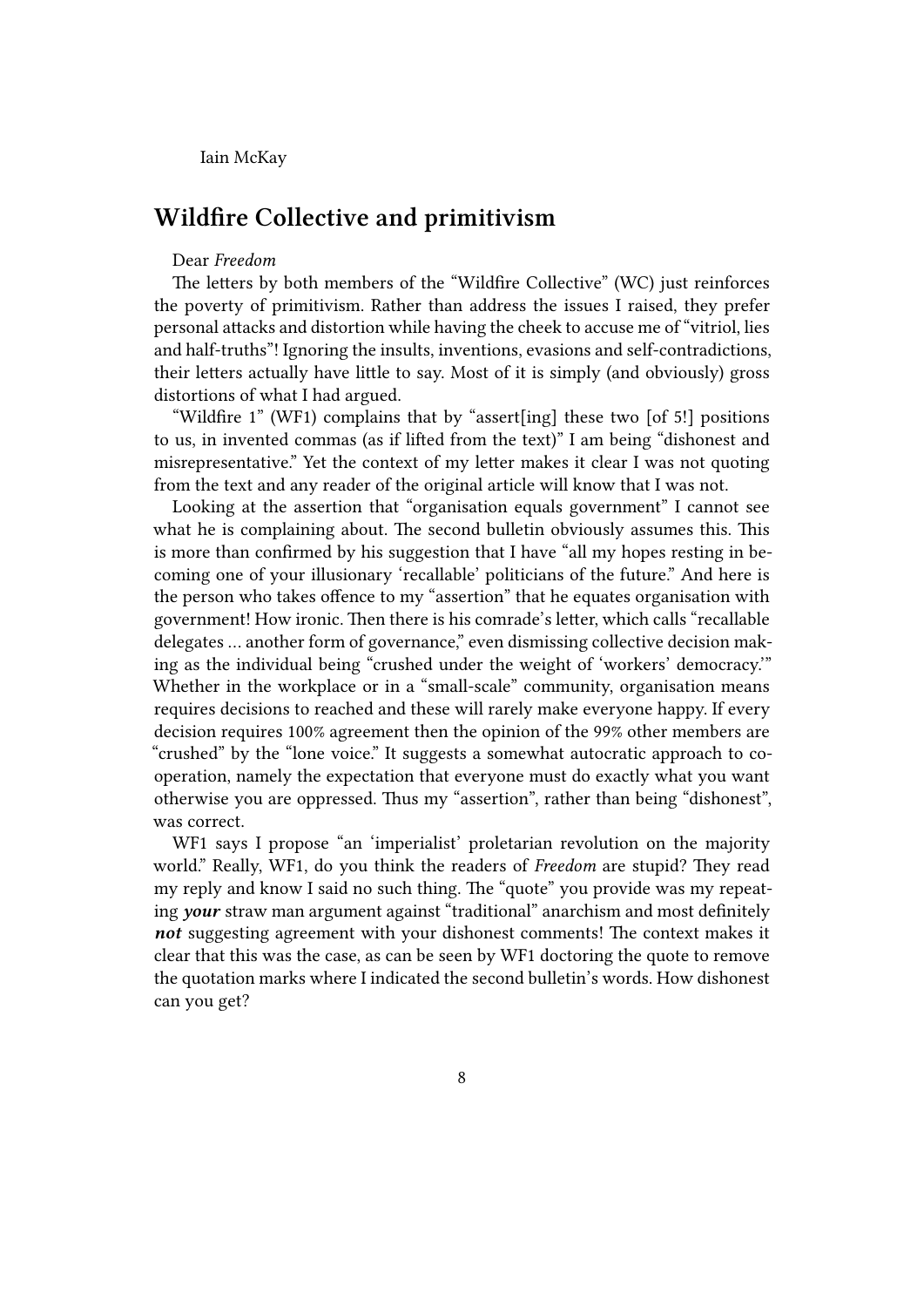As regards WF1's puerile comments in response to his own inventions, it is hardly worth replying. I will note that I fully support "Zapitistas who don't want dams" and others who reject the demands of capitalist progress. As I made clear, "progress" under capitalism is shaped by inequalities of power and wealth. I obviously do not worship it, I just don't reject all progress as inherently bad. It's not that hard to understand. And I think it ironic that someone who wants the whole world to be "primitivist" has the cheek to call me an "imperialist" and "authoritarian," particularly given that I said "As for the level of technology and industry they [in the 'Global South'] would like, well, I think true anarchists should let them decide that themselves rather than seeking to impose primitivist fantasies onto them" (i.e. the same position I hold for the "Global North").

I do find it funny WF1 mentioning I want to "organise strikes against those who refuse the 'progress of the west.'" I assume that this is in response to my suggestions on *his* question of how "those in the Global North [can] communicate let alone convince a community in the Global South" not to "harness nuclear energy." Which is a total distortion of my argument as well as being deeply ironic. There I was explaining how we could convince people *not* to follow our mistakes and WF1 turns it on its head!

His comrade gets annoyed by this as well, complaining that direct action would be used against a "group of workers [that] doesn't want to play" in order to "force people to do what the majority want." This is ironic. Is he now suggesting that we *should* let people "harness nuclear energy" as it would be oppressive to try and convince them not to? I wish he would make his mind up! He then ends this selfcontradictory paragraph with an assertion that "when the boycotts fail" I would "be out shooting all these 'anti-work' types his Spanish civil war heroes" did. I notice he provided no evidence for this serious claim. I checked the most obvious source for such an accusation (Seidmen's **"Workers Against Work"**) and found nothing. Perhaps he would furnish a reference?

Then there is WF1's distortion on my handling ecologically destructive technology. He again produces a doctored, out of context, quote in order to launch into a tirade on how I think "the future is an either or scenario. Either we embrace ecological destruction or face ecological destruction." Perhaps I should stress that by "ecological destruction" I assumed WC meant the use of natural resources by humans (this is clear from my letter). Given the context they used the term, I feel justified in this. Yes, producing any product, even ecological ones, will result in resource use, pollution, and so on (i.e. be destructive of the natural environment). This applies to "primitivist" society as well. Cutting down trees for homes, heating and farm land causes "ecological destruction." My starting point is how do we interact with the environment to minimise our impact while maintaining a decent standard of living. As I made clear in my letter, as WF1 knows.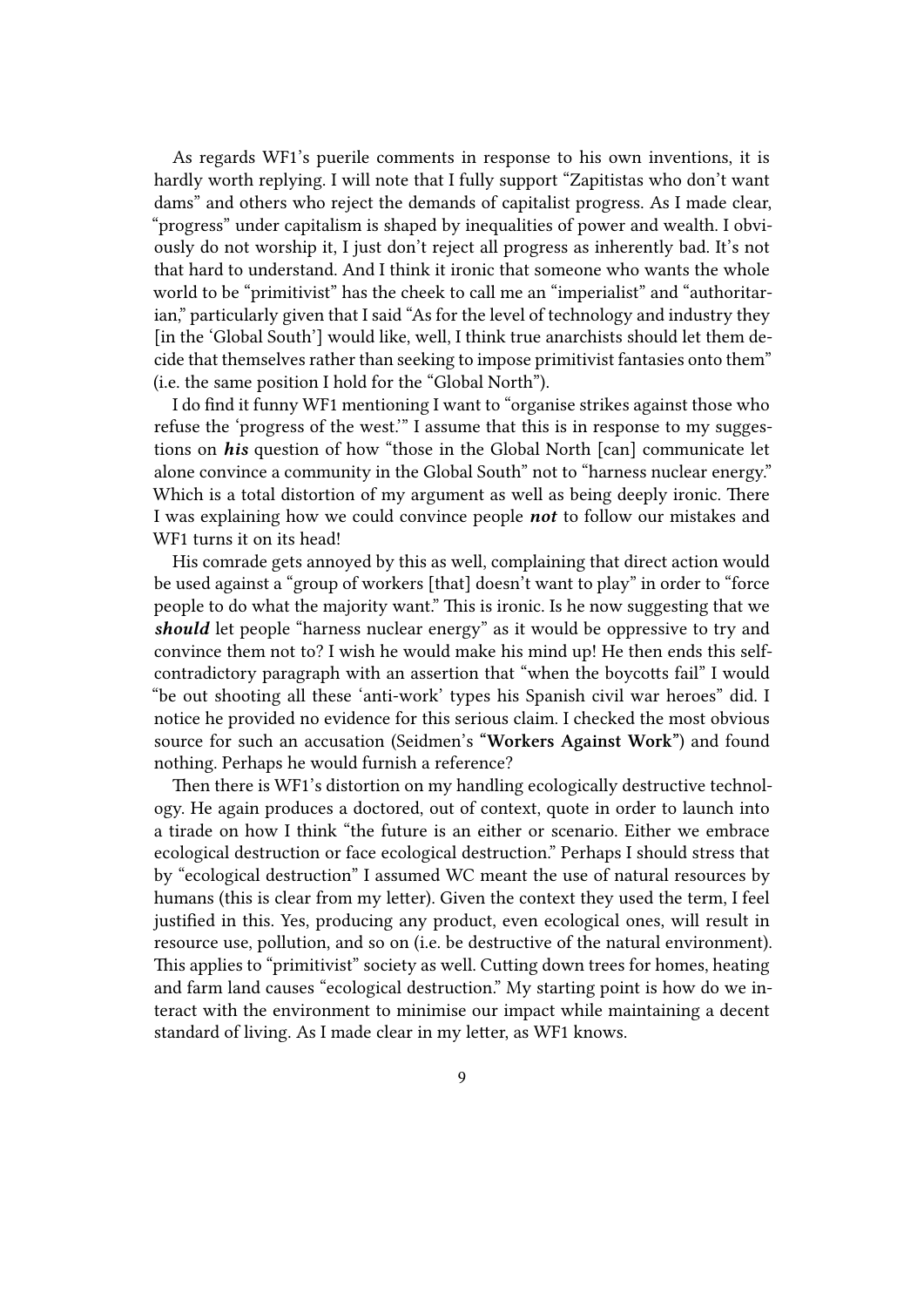WC clearly reject this solution. I can see why WF1 distorts my position as it allows him to ignore my point, which was that "the breakdown of civilisation WF desires" will face the "legacies of industrial society, which (like the ruling class) will not just disappear." Presumably WF1 rejects this and thinks that nuclear power stations should just be allowed to melt down and the toxic wastes of decaying industrial society just seep into the water table and soil? But no, he argues that "we can safely deactivate and secure 'toxic' processes during a revolutionary situation, without having to continue their production post-revolution." Why didn't I think of that? No, wait, I *did*! I wrote that "we will need to handle such problems while transforming society" as well as "evaluating the costs and benefits of specific concrete forms of technology and production, seeking ways of improving and changing them and, perhaps, getting rid of some of them totally." WF1 simply repeats *my* point against me. How dishonest can you get?

Strangely, WF1 does not explain how this deactivation would occur. As he dismisses workers' control, I cannot see how it will be done. The issue is simple. If WC think "primitivist" society will exist immediately, then they must acknowledge that millions will die of starvation so that the "lucky" few that survive can raise chickens free from such tyrannies as hospitals, books and electricity. If, however, they think it will be created over time, with the sensible deactivation of industry and the voluntary dismantling of cities like London then let them explain how this will be done without the workers' control, international links and the self-organisation of the population they attacked me for advocating. And if the transition is slow, then why can we not judge which technology to keep/modify/reject rather than just dump it all?

But that isn't an option for WC, who denounced me for suggesting it. They made it clear that it was a case of when "civilisation collapses" rather than progressive change over time. Given this, they *must* explain why such a sudden breakdown will not lead to the death and ecological destruction on a massive scale. If they claim, against all logic, they do not want such an abrupt change, then why do their bulletins so obviously suggest they do?

But logic does not seem to be their strong point. WF1's comrade states that the bulletin is not "a blue print for the future." So when it argued for "small scale land-based culture" it was *not* proposing any ideas for the future? He asserts that primitivism rejects "that models of social interaction be imposed on anyone" yet fails to discuss how to get to his primitivist utopia. He wants to get rid of the city, yet makes no attempt to explain how nor what will happen to London's 8 million inhabitants. Given that neither primitivist bothered to answer the question of how the UK will support 58 million people using such a culture, I have wonder why WF1 complains that it is false to say he "propose[s] 'mass starvation' as a solution"! May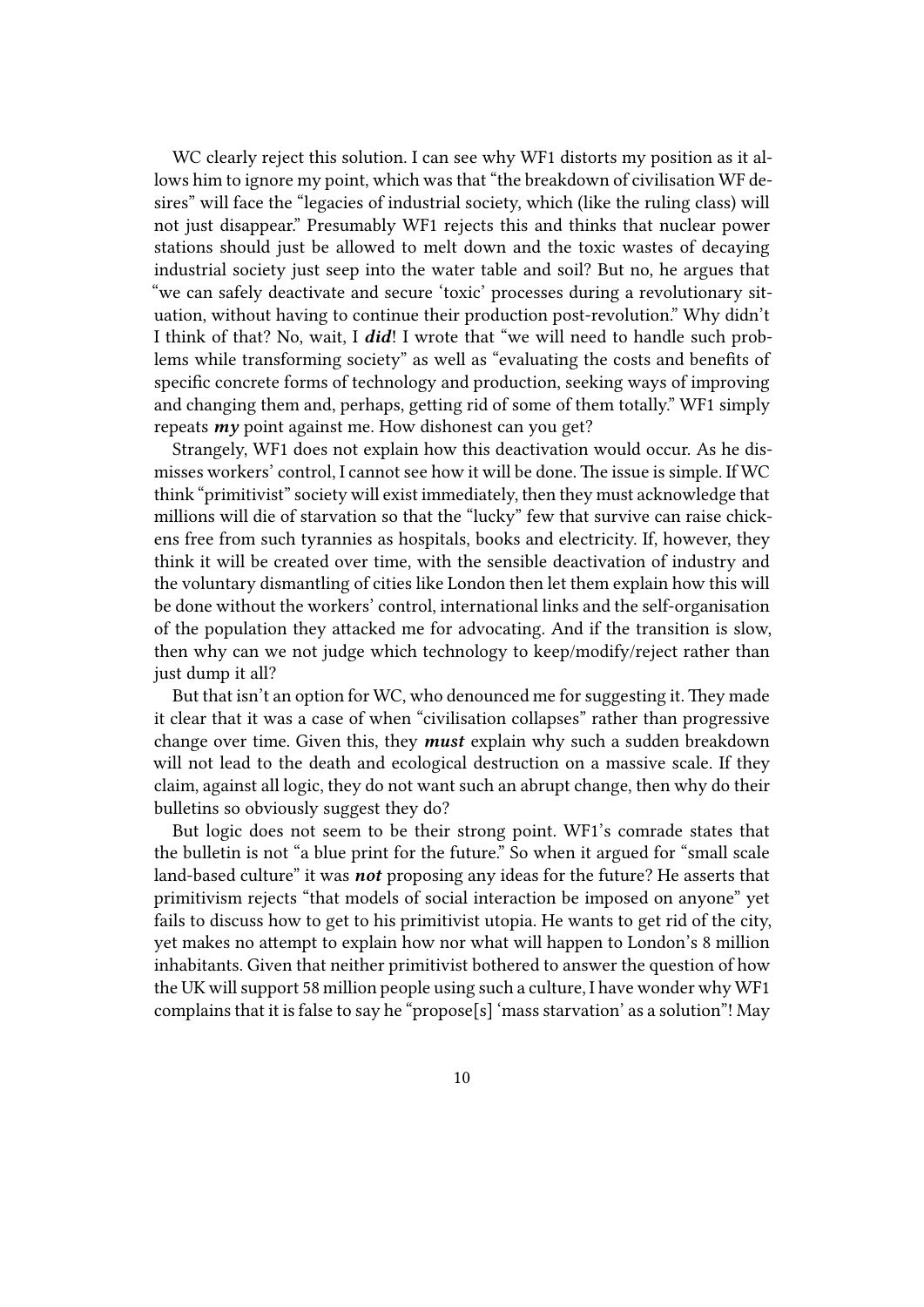I remind WC of their first bulletin's comment about when "civilisation collapses"? What conclusion *should* we draw?

Until WC answers such questions, no one will take them seriously. The fact that they refused to take this opportunity to do so is significant. Will they fail to answer the equally simple question of how they plan to deactivate industry safely and avoid mass starvation without the workers' control, international links and federal organisation they dismiss out of hand as new forms of "governance"?

It is simple. We are faced with the fact that a revolution will start in society as it is. Anarchism recognises this and suggests a means of transforming it. Primitivism shies away from such minor problems. In spite of extremist sounding rhetoric, it has no revolutionary perspective at all and, consequently, little to recommend it.

Finally, I had to laugh when WF1 said my "longstanding battle with 'primitivism' has been well documented." He states that the "letter pages of past issues of *Black Flag* and *Green Anarchist* are littered with 'calls and responses' similar to these." Clearly WF1 is as bad at documentation as he is with honest debate or getting quotes right. I have *never* written a letter to *Green Anarchist* nor a word in *Black Flag* about primitivism.

But why let the truth get in the way? It hasn't so far. WF1 states that I have "exposed [my] potential to misrepresent and lie to secure some obscure 'ideological' battle." Given his utter distortion of my arguments and his seeming inability to get even simple quotes correct, I know who has been exposed as the liar. I will not hold my breath waiting for an apology for his distortions and lies. But at least WC have shown that they have no concern for the truth or discussing the problems a social revolution will face. Or, more importantly, the fate of the 58 million people of the UK under "primitivism."

Iain McKay

## **Green Anarchists celebration of terrorism against the general public**

#### Dear *Anarchy*,

Reading your interview with John Conner (*Anarchy* no. 47) I saw that he states that Micah "succeed[ed] in getting a May 1998 LGSC speaking tour through Scotland cancelled." In the interest of truth, I feel that I should point out that nothing of the kind actually happened. What *did* happen was that the meeting tour, which was being organised by the Scottish Anarchist Network (SAN), was postponed after Micah brought to our attention certain articles in Green Anarchist (namely the infamous "Irrationalists" article). I must stress this point as *Green Anarchist* has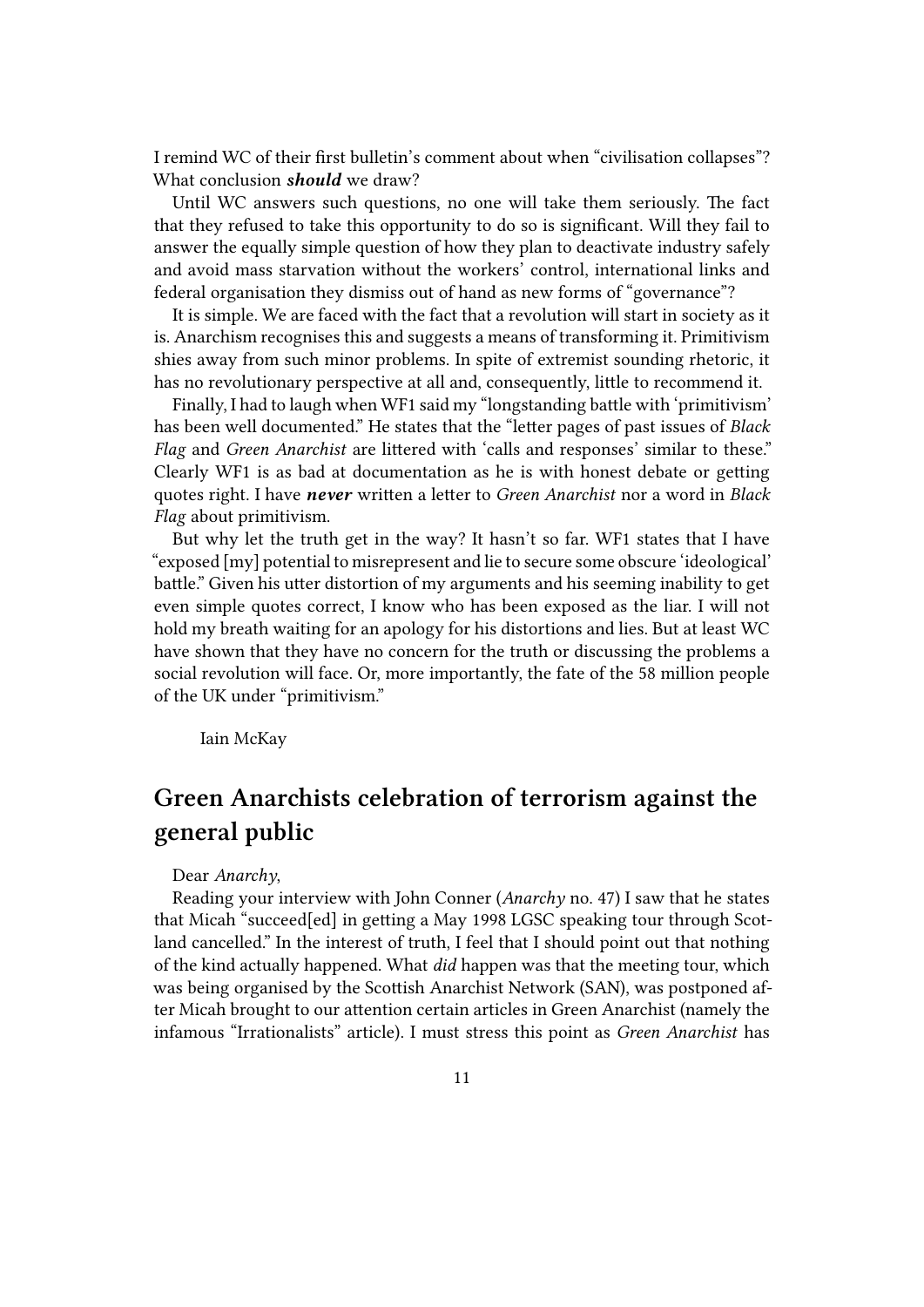continually stated that we cancelled it at the order of Micah. Indeed, *Green Anarchist* went so far as to state that we Anarchists in Glasgow were "sheep," following Micah's decrees without question (anyone who knows the Scottish movement will know how far from reality such an assertion actually is). Ironically, the only people who did follow Micah was *Green Anarchist* themselves who took Micah's wish as a SAN decision!

So why did we decide to postpone the meeting tour? Simply so we could discuss the issues Micah raised. Micah desired to have the tour cancelled, other comrades were not so sure. Unfortunately, the issue became mote as the tour was effectively cancelled by Green Anarchists assumption we were all sheep following Micah's orders. One thing which we all did agree on was that the article in question, with its celebration of terrorism against the general public, had nothing to do with anarchism (and, indeed, humanity). Stating that murdering innocent people was the "right idea" suggests a deeply authoritarian position and one in direct opposition of the goals of anarchism — namely individual and working class self-liberation. Such a position, I would also argue, reflects the politics of Unabomber and, therefore, not anarchist. I quote from the manifesto *Industrial Society and Its Future*:

194. Probably the revolutionaries should even **avoid** assuming political power, whether by legal or illegal means, until the industrial system is stressed to the danger point and has proved itself to be a failure in the eyes of most people… the revolutionaries should not try to acquire political power until the system has gotten itself into such a mess that any hardships will be seen as resulting from the failures of the industrial system itself and not from the policies of the revolutionaries. The revolution against technology will probably have to be a revolution by outsiders, a revolution from below and not from above.

In other words, the aims of "revolutionaries" is to *"acquire political power."* This is may be revolutionary, but it is *not* anarchism. Anarchism, by definition, is against the acquiring of political power  $-$  it is for its destruction. Clearly this places the Unabomber outside the anarchist tradition and the anarchist movement, unless of course anarchism now includes those who seek political power (which makes the Trotskyites anarchists as they seek a "revolution from below" in which they assume political power). Perhaps this explains the earlier comment that:

193. The kind of revolution we have in mind will not necessarily involve an armed uprising against any government. It may or may not involve physical violence, but it will not be a *political* revolution. Its focus will be on technology and economics, not politics.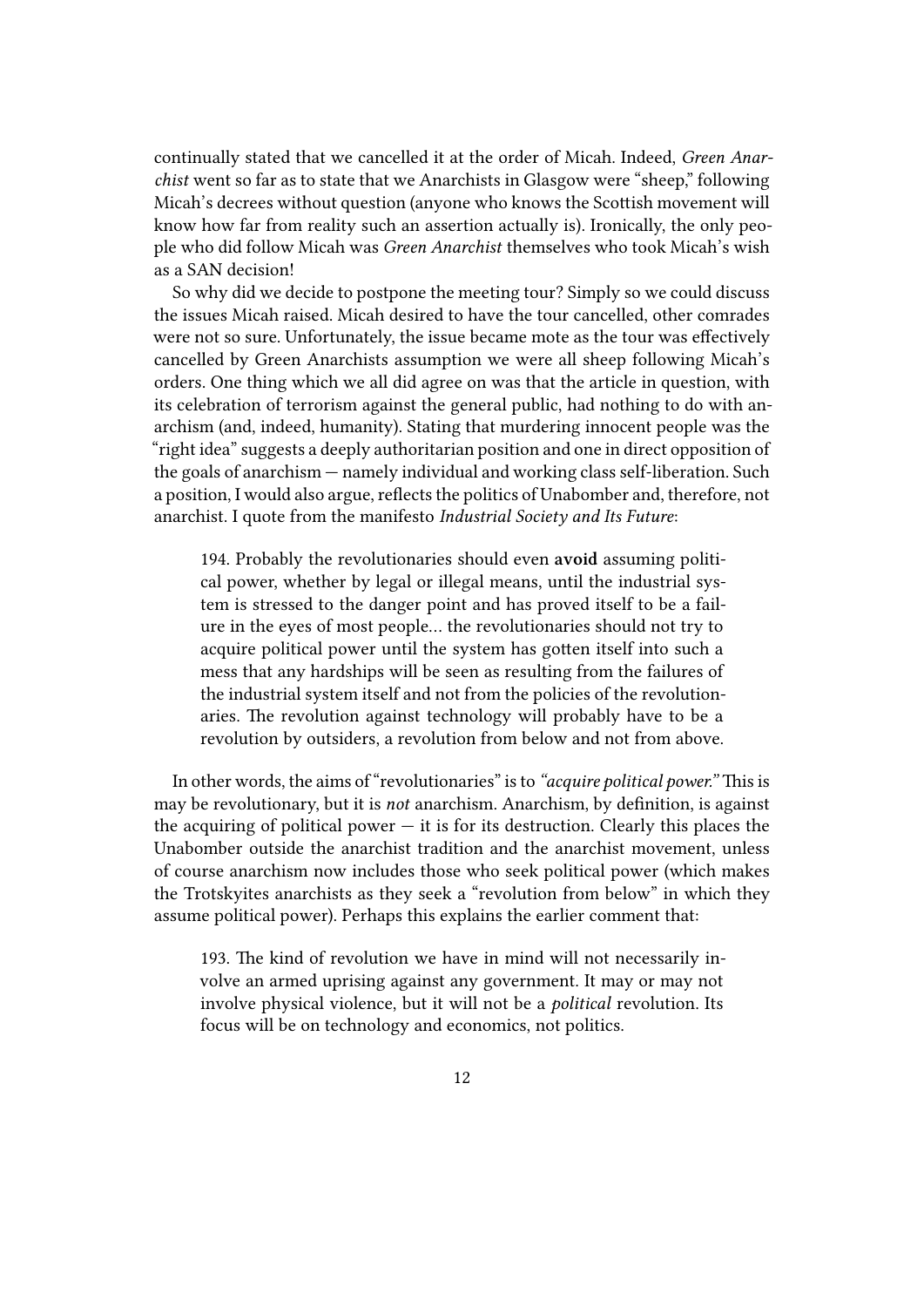After all, if the Unabomber does seek "political power" then a revolution which had involved an uprising against "any" government could put the new government in a dangerous position. Having done it against the old bosses, they may just do it against the new ones. So it looks like Freedom (who insisted that Unabomber was not an anarchist) were right and Conner's attempts to dismiss their claims misguided

Like all vanguardists, Unabomber downplays the importance of working class self-liberation. He states that:

189. Prior to that final struggle, the revolutionaries should not expect to have a majority of people on their side. History is made by active, determined minorities, not by the majority, which seldom has a clear and consistent idea of what it really wants. Until the time comes for the final push toward revolution, the task of revolutionaries will be less to win the shallow support of the majority than to build a small core of deeply committed people. As for the majority, it will be enough to make them aware of the existence of the new ideology and remind them of it frequently; though of course it will be desirable to get majority support to the extent that this can be done without weakening the core of seriously committed people.

Yes, the minorities with a "new ideology" who will lead the majority (after gaining their "support", perhaps) to the new land… Well, I have heard that before and not from the mouths of anarchists. Yes, anarchists are (or at least should be) an "active, determined minority" but we are such in order to increase the influence of anarchist ideas and so produce a social movement which aims to transform society into something better. Rather than get the "support" of others, we desire them to act for themselves, think for themselves and create their own future, for that is the only way an anarchist society can be created. We do not have a "new ideology" seeking to "acquire political power." These comments by Unabomber indicate how far from anarchism he actually is. Rather than a popular movement against the state, his vision is of a vanguard seizing power even if they do not have the "support" of the majority of people. Democratic government at best, dictatorship at worse.

Given this dismissal of working class self-activity, it is not surprising that Unabomber argues that "revolutionaries" should *"promote social stress and instability in industrial society."* After all, with the majority ignored until the *"final push"* (when they can help the new bosses *"acquire political power"* perhaps?) there is no real way to revolution. This, in turn, explains *Green Anarchist*'s support for terrorism — such acts do promote *"social stress and instability"* and so the revolution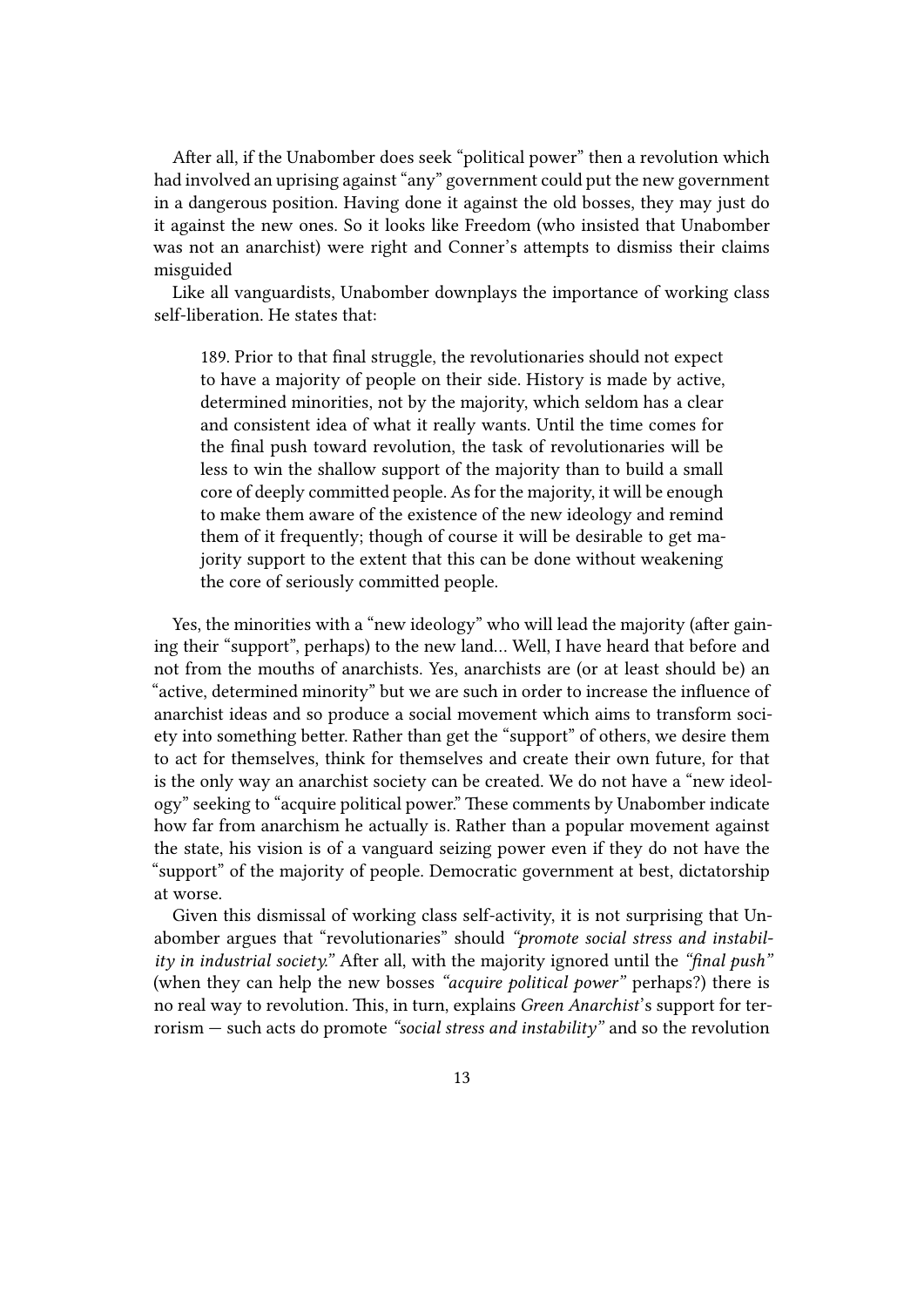is promoted against the wishes the majority, who, let us not forget, *"unthinking."* Rather than an act of social revolt, the "revolution" will be the act of minorities who force the rest of society to be free (whether they subscribe to Unabomber's ideas of a free society or not). The parallels to Leninism are clear, with the *"instability in industrial society"* replacing the inevitable collapse of capitalism as the catalyst to the new society. Rather than being a subjective revolt for a free society, the Unabomber revolution is a reaction to objective events which force people to his utopia whether they want to go or not. And, therefore, *Green Anarchist*'s support for terrorist acts — they may claim to be anarchists, but their politics drive them towards authoritarianism and vanguardism. After all, someone who claims that they would prefer "mass starvation" to "mass government" (i.e. existing society) hardly counts as a libertarian, if by libertarian we think of someone who supports liberty rather than an ideology (these words were said by a member of *Green Anarchist* at a London Anarchist Forum meeting last year). That someone who claims to be an anarchist could say should a thing is a disgrace  $-$  if liberty means millions starving to death, then is it surprising most people prefer government?

One last point. To state that "political anarchy has never existed outside of primitive societies" (as the interviewer of John Conner states) raises an interesting point. If primitive societies are the only viable form of anarchy (something that anarchoprimitives assert) then why are we living in a state-ridden, industrial capitalist system? If primitive societies are inherently anarchic, then how did archy develop in the first place? And what is there to stop the future primitive societies aimed at by anarcho-primitives going the same way?

Hopefully this letter will not be answered by the usual *Green Anarchist* tirade of insults they direct against people who disagree with them. Indeed, like Lenin they take a positive delight in insulting those who dare to question their politics. Perhaps by so doing they ensure that their politics are not looked into critically? After all, any one who does must be a "workerist" or "anarcho-leftist" or "anarcholiberal" — and if not celebrating the murder of children by bombs as the "right idea" makes you an "anarcho-leftist", then I would sooner be an "anarcho-leftist" than a cheer-leader for terrorists.

Keep up the good work with *Anarchy*. I always enjoy reading it. yours in solidarity Iain

## **Bob Black and the primitivists**

Dear *Anarchy*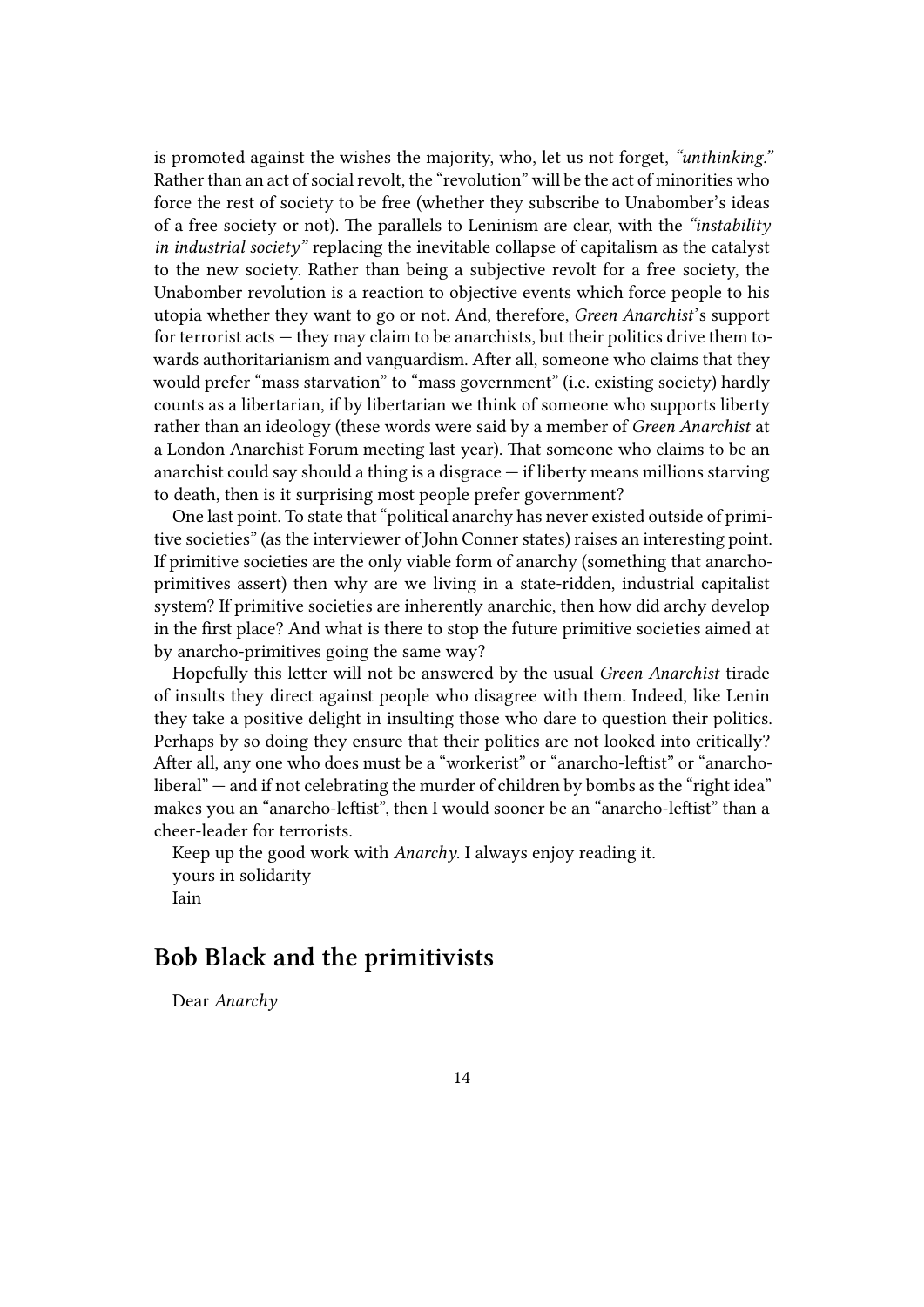I must admit to being perplexed where to start as both John Connor and Bob Black make so many points and claims. I will start with Black. Rest assured, Mr. Connor, I'll be back for you!

Black states that "an event which is 'postponed' and not rescheduled is cancelled." As I said, the only people who thought it was cancelled was *GA* and so the point became moot. It is hard to organise a tour when one half thinks it has been cancelled and the other is horrified by the first's celebration of terrorism. The wave of insults and smears from *GA* made communication pointless. Black argues that "The Irrationalists" article "didn't celebrate the terrorism of despair." It stated that the Aum cult and the Oklahoma bombers had "the right idea" — in other words, it explicitly *agreed* with that terrorism. Perhaps the "intellectual infirmity" Black insults "anarcho-leftists" with is actually a case of the pot calling the kettle black?

Black calls me a "censorist leftist" and that I cannot "understand a text may be significant to anarchists" even if it is not written by an anarchist. "That's where critique comes in" he enlightens us. Obviously Black has a different dictionary than myself, otherwise he would be aware that I presented a critique of the claim that the Unabomber is an anarchist plus a critique of his politics and theory of "revolution." And how, exactly, am I "censorist leftist"? I am not a "leftist" but an anarchist. Moreover, did I state that the text should be banned? Or that anarchists should not read it? No, I did not. Indeed, I read it myself, found its politics somewhat authoritarian and saw their relevance to the politics of *GA* (which are not anarchist, if you ask me). Indeed, I quoted relevant parts of the text to justify my claims! Hardly a case of "censorship." Black's passion for insults gets the better of his intellect.

He asserts that stating someone had the "right idea" is actually a "dramatic metaphor." Bollocks. It is nothing of the kind. Here is the quote in question:

"The Oklahoma bombers had the right idea. The pity was that they did not blast any more government offices. Even so, they did all they could and now there are at least 200 government automatons that are no longer capable of oppression.

"The Tokyo sarin cult had the right idea.The pity was that in testing the gas a year prior to the attack, they gave themselves away. They were not secretive enough. They had the technology to produce the gas but the method of delivery was ineffective. One day the groups will be totally secretive and their methods of fumigation will be completely effective."

It is clearly stating that the Oklahoma bombing and the attempted massacre of Japanese commuters were correct. This is not "metaphor," it is agreement. To argue otherwise is complete and utter nonsense.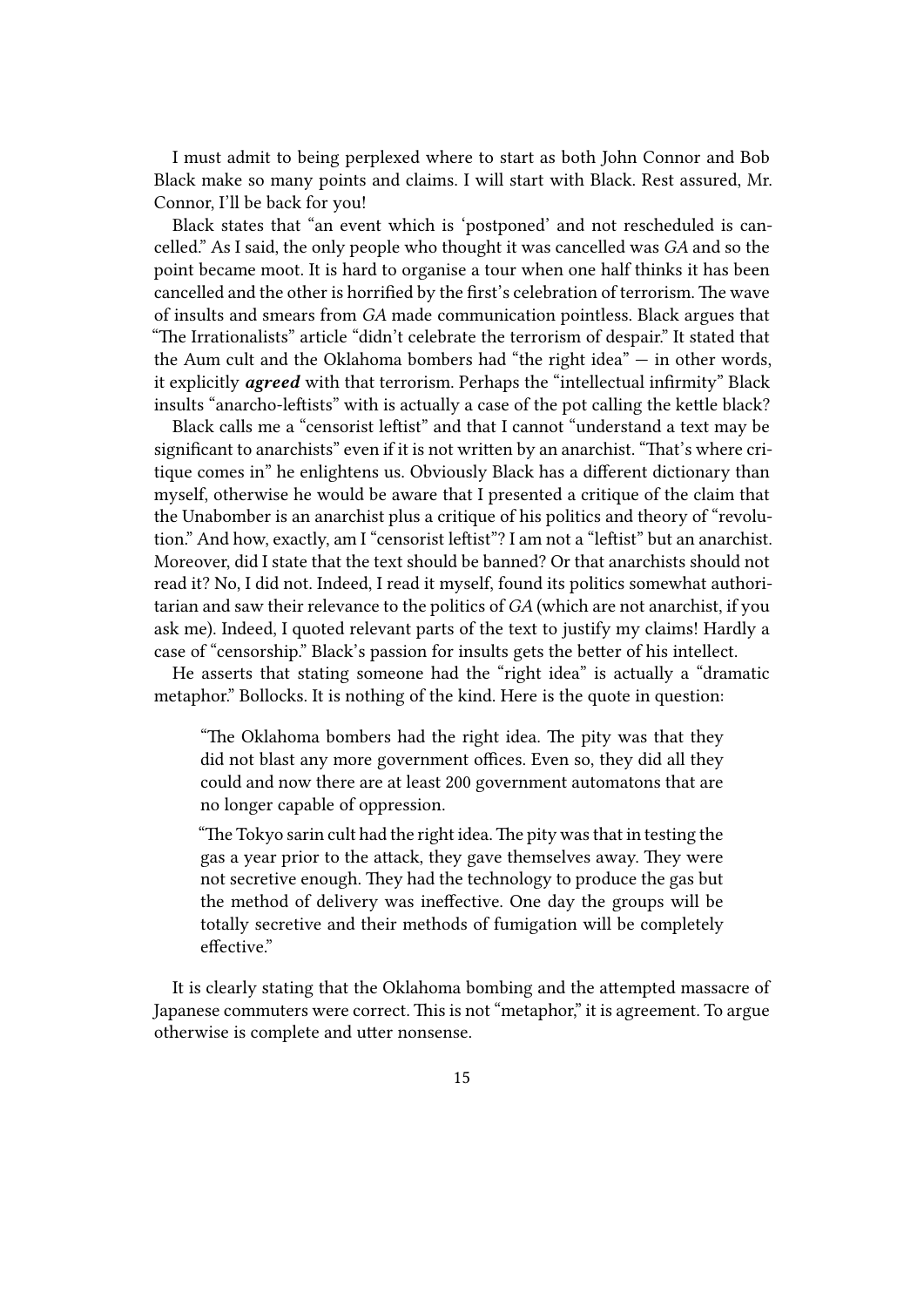Black seems to state that he thinks that the article is "idiotic." Why? If it is simply a "dramatic metaphor" then why is it "idiotic"? Perhaps because it was clearly nothing of the kind? What *is* idiotic is to print such an honest account of your politics and expect no one to comment on them and express the obvious conclusion that they are not anarchist. In that sense Black is correct. Hence the difference between *Fifth Estate*'s printing of a silly article and *GA*'s printing of the "Irrationalists." One was idiotic, the other stated that it was the "right idea" to try and gas commuters and actually blow up people. If Black cannot see the difference, he is truly lost to humanity. If he truly thinks my (and others) repulsion towards "The Irrationalists" article is simply because it "offends" people then I feel sorry for him.

Ironically, he (correctly) lambastes Chomsky and Bookchin for affirming "political power" and yet states that the Unabomber is "inconsistent" as regards anarchism. This is in spite of his manifesto clearly stating that "the revolutionaries" will "acquire political power" That is not "inconsistent," it is a clear support for political power and for "revolutionaries" to take hold of it. Black's hypocrisy is clear. He seems to have a problem understanding English (when it suits him). Support for terrorism becomes a "metaphor," support for acquiring "political power" becomes "inconsistent" anarchism. He states that *GA* are "obviously" anarchist. When it comes to certain tendencies we can see that Black's justly famous critical faculties are switched off and so there is cause to question what Black considers "obvious."

Black states that my "parting shot" hits me right in the foot. Actually, it was serious question that I wanted answered. Black obviously judges me by his own standards. Of his replies, I would agree with number three — there is no guarantee that any form of anarchism will not degenerate into statism. We cannot predict the future and while I think anarchism will work I may be disappointed. Point One, however, begs the question. Why did the original primitive societies not see and counteract the degeneration into statism? They were surely as intelligent as the "future primitivists" will be. If they did not see the rise of statism, why should we expect the future primitivists to see it? Could not the very nature of primitive society contain the seeds of its own destruction?

Black ends by comparing me to a cloned sheep. How amusing. Do I wish to keep anarchism "respectable"? No, I wish to keep it revolutionary and anarchist in nature. Hence my critique of the Unabomber and *GA*. Shame that Black prefers to slander than to think. I do wish to "learn of" and "think through the anarchist implications of primitivism." Hence my reading of the Unabomber's manifesto, Watson's *Beyond Bookchin*, and other works. It also informed my question which Black so clearly fails to answer. Why am I a sheep in Black's eyes? Perhaps because I do not agree with him or *GA* and instead ask some questions about their ideas and politics? Surely not!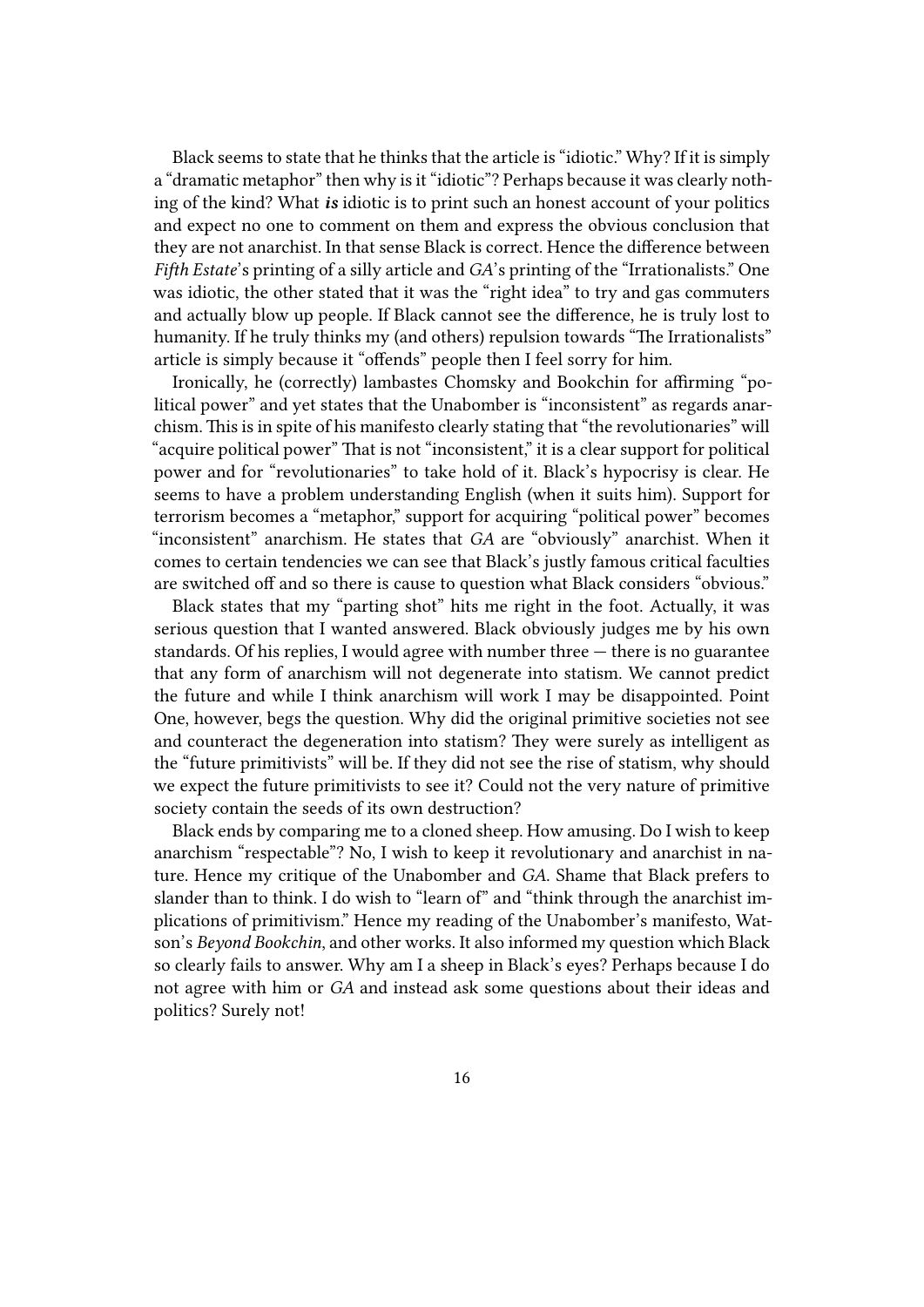Now I turn to John Connor's letter. As pseudonyms go, I cannot help thinking that Tom O'Connor would be better as O'Connor's jokes were as bad as Connor's politics. I will ignore the usual silly claims that anarchists in Scotland are sheep, following our (*GA* appointed) shepherd. It seems clear that if you unquestioningly agree with *GA* then you are a freethinking, non-ideological bound revolutionary. If you question their politics or activities you are a sheep. Instead, I will concentrate on the new silly claims Connor voices.

He starts by stating I think *GA* are "Leninists." Nope, read the original letter. I stated there were "parallels" between *GA*'s politics and Leninism. He states I think *GA* are FC's "active, determined minority." Nope, read the original letter. I made no such claim. I stated that FC's ideas explains *GA*'s support for terrorist acts and that anarchists (a grouping I would exclude *GA* from) should be an "active, determined minority" but, obviously, not FC's one. Unfortunately, the rest of Connor's letter gets no better than its beginning. Nothing like starting a letter with obvious falsehoods to set the tone.

*GA* claim that "leafleting claimants about welfare reform" is "ritualistic political practice" and "is far more patronising, manipulative and futile" than *GA*'s work. Yes, informing people of what the state plans to inflict on them and urging them to resist and act for themselves *must* be "patronising, manipulative and futile" as *GA* disagrees with it. Fortunately, everyone else will see that it is, in fact, the opposite. It is treating people as intelligent individuals who can be convinced of certain things by presenting them with facts and arguments.

Connor states that I am "terrified, saying the resistance has to be approved by the 'majority'" and adds the slander that by "the majority" it is meant myself and "other SAN types." How false, banal and stupid. Firstly, where in my letter do I state that? Perhaps the little fact I made no such claim indicates why no supporting quotes are forthcoming? But, then again, Connor obviously knows I am an "anarcho-leftist" and so no evidence is required. Secondly, the twisted politics of *GA* are exposed by Connor's lies. I was arguing against the mass terrorism of the kind celebrated in "The Irrationalists" article (such as associated with the Oklahoma bombers and the Aum cult, both of which, let us not forget, had "the right idea" according to *GA*). Connor considers such actions as examples of "unmediated resistance" conducted "under conditions of extreme repression." He states that "The Irrationalists" article was a "discussion about dismantling" "Leviathanic structures." Two points. Firstly, it is clear that for *GA* you can only take part in this "discussion" if you agree with GA and think the Aum cult and Oklahoma Bombers had the "right idea." Otherwise you are slandered as a "leftist", "workerist" or whatever. Secondly, it is perfectly clear that Connor considers that these examples of "unmediated resistance" as relevant to the process of creating a new society. He states that I "libel" these acts as "terrorism against the general public" rather than seeing them, as Connor does, as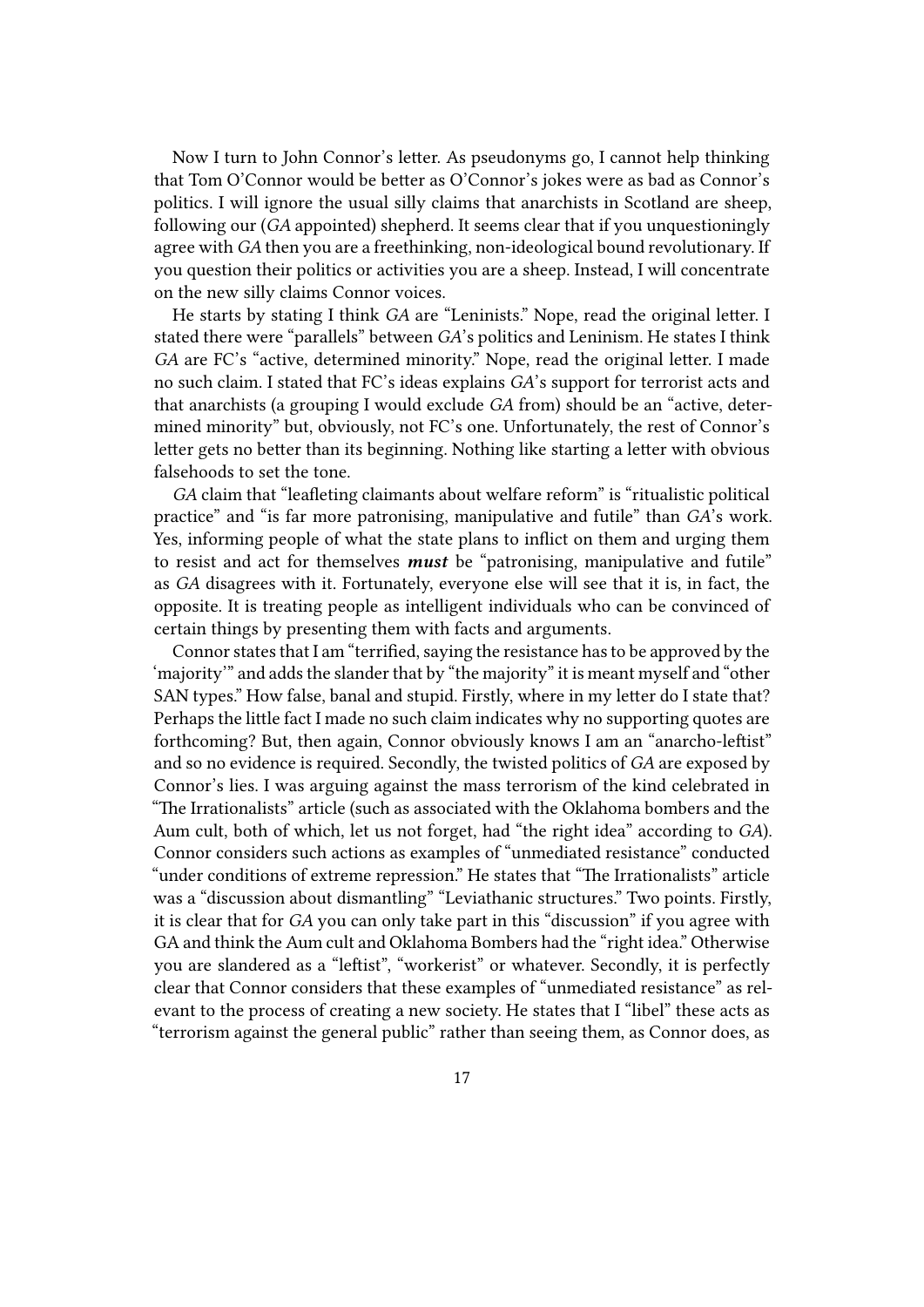the "activity" of "particular oppressed people in their own immediate situations." Let us not forget what the "activity" in question was, namely the blowing up of a government office and the attempted gassing of commuters. The insanity of Connor's comments (and politics) is clear. It is obvious from his comments that nothing has changed in the last two years. *GA* is still celebrating such acts. I await *GA*'s defence of pogroms against Jews and an "un-terrified" account of the importance of the fascist nail-bomb attacks in London last year.

Apparently I have a "concern" for "legitimacy and representation" and that, therefore, I support "concentrating/transferring power rather than destroying it" and so I "fall" into the "typically Leftist role as 'revolutionary policeman' and retardant"! Where in my letter are such concerns voiced? Indeed, I explicitly called for the destruction of political power ("Anarchism, by definition, is against the acquiring of political power  $-$  it is for its destruction") and indicate that it is the Unabomber who aims to acquire political power. Conner obviously has total contempt for the intelligence of *Anarchy*'s readership to misrepresent my letter so.

Apparently I repeat *Black Flag's* "libel that *GA* 'prefer "mass starvation" to "mass society"' (what I actually wrote was "they would prefer 'mass starvation' to 'mass government' (i.e. existing society)"). Indeed, they present a lovely paranoid tale of how this "libel" came about. To set the matter straight, I did not "repeat" the *Black Flag* claim. I, in fact, stated what *I* heard, with my own ears, at the meeting in question. I can only offer as "proof" the room full of people who also heard this statement. Just to aid the memory of the *GA* member, I was the one with the Scottish accent. Perhaps a few more details will jog the memory? He will recall, I am sure, his mobile phone going off halfway through the meeting. And remember, perhaps, Donald Rooum's question concerning the dangers of epidemics in a primitivist society? Or the wonderful answer in which the *GA* member informed us we need not worry about such occurrences as the groups would be so small and so widespread that disease would just wipe-out one group and not spread wide enough to be classed as an epidemic? Needless to say, our *GA* member did not bother to indicate how we go from our current population of six billion to these Hunter and Gatherer levels. Perhaps the excess population just "disappears" in a puff of (suitably enhanced) smoke? Or, perhaps, this is where the mass starvation comes in? I hope Connor answers these questions clearly, as it is his chance to set the record straight. Can six billion people survive in a primitivist world? If not, how is the appropriate population level reached?

So we discover *GA* yet again rewriting history. And they have the cheek to state *I*"play fast and loose with the truth"! Incredible!

As far as Connor's assertion that "mass society" *causes* "mass starvation," well, what can I say? Research suggests otherwise. The work of economist Amartya Sen indicates that class society and its property distributions and entitlements that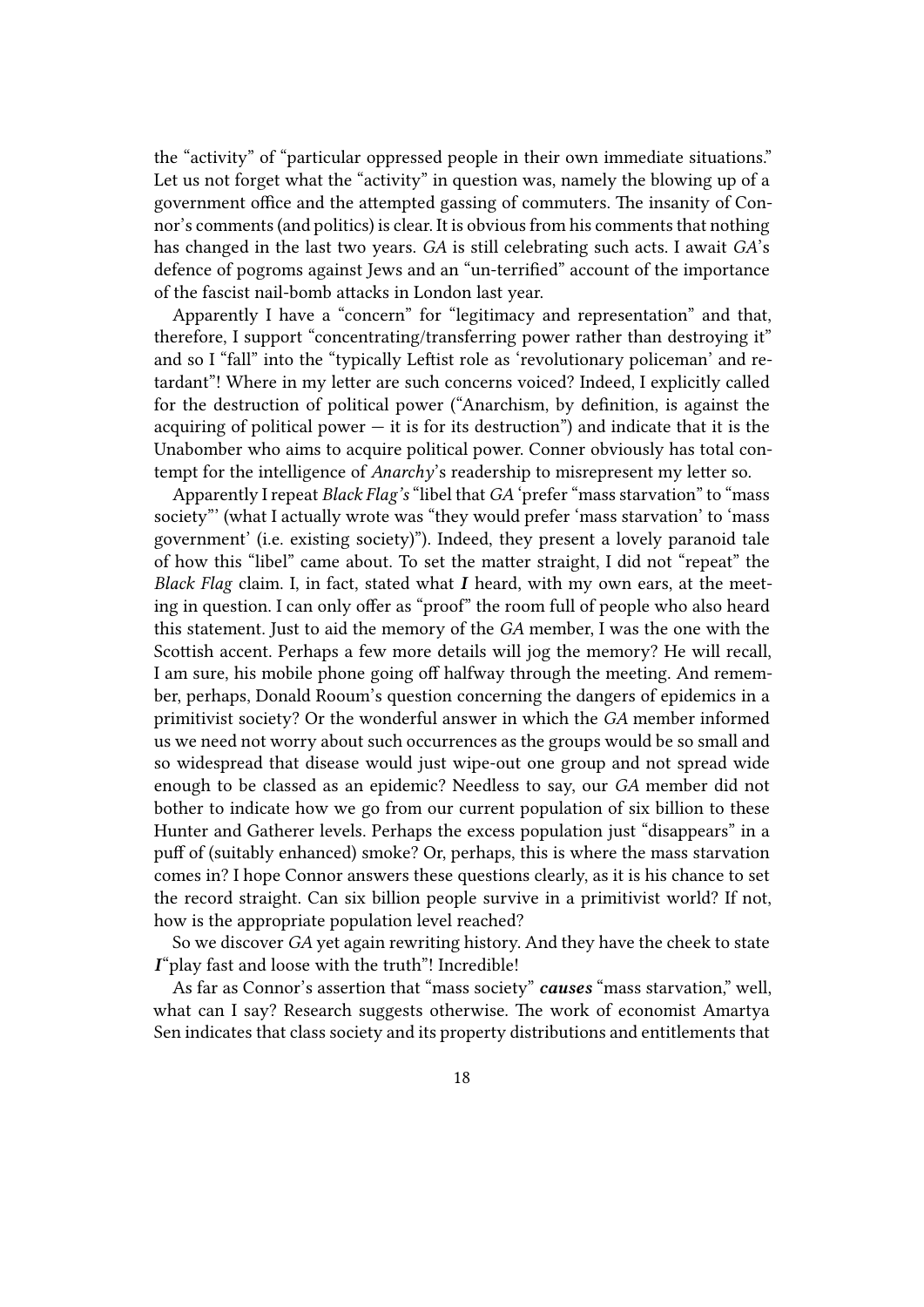create mass starvation. According to his work, famine occurs in spite of food being available. Indeed, food is usually exported out of the famine zone in order to make profits. Rather than "mass society" causing it, it is rather specific forms of society, class societies, with specific property relations, distributions and entitlements. If, for example, workers owned and controlled the land and the means of production they used, then famines would not occur. Without private property, people would be able to produce to meet their needs. Which, by the way, indicates well how *GA*'s ever-so-radical "primitivist" politics obscures the real causes of starvation in modern society. It has nothing to do with "mass society" and a lot more to do with capitalists, the distribution of land and power and the economic system we live under. But such an analysis of the real causes of starvation is obscured by vague comments about "mass societies" having to be hierarchical. The capitalist class can rest easy — famines are not their fault, they are simply the inevitable result of "mass society."

Connor fails to answer any of my points and questions. Indeed, in answer to my question on the inherent anarchist nature of primitive society he mutters that its is a "boring" question, and "answered many times." He could at least point me to the relevant articles or books or, indeed, provide me with a summary of the answer, and so on. No, that would get in the way of the main purpose of his article, to insult and slander those who dare to disagree with his politics and point out their authoritarian core. So much for wanting to "clarify issues."

Connor ends his letter with some truly amazing paranoid speculation. He wonders if I am "really" Ian Heavens (indeed, he seems convinced of it). This has caused my friends and comrades no end of amusement. Well, I am myself and none other. How can I prove it? As well as comrades in Scotland, you could ask Freddie Baer, Chuck Munson (who should be familiar to *Anarchy* readers) and the numerous comrades on the anarchy and organise e-mail lists. Or, then again, ask Jason Mc-Quinn who met me in Glasgow about 5 years ago when he was staying with a member of the *Here and Now* and *Counter Information* collectives. He will hopefully remember me (I remember asking about the "anarcho"-capitalists who I had recently come across on-line). If he does remember, he will confirm that I am from Glasgow and not, in fact, from England as Ian Heavens is. I hope he states so in *Anarchy* as it would be nice to stamp this particular paranoid delusion out before it fully joins the others in Connor's mind. Or, then again, ask the *GA* member who attended the London Anarchist Forum meeting on Murray Bookchin (but, given how hazy his memory is of that event, he may not remember who was there any more than what he said).

It is interesting that *GA* use the *Sunday Times* article about Ian Heavens. This article was slander, pure and simple. A piece of hack-work by a journalist Larry O'Hara stated had links with MI5 in his book *Turning up the Heat: MI5 after that*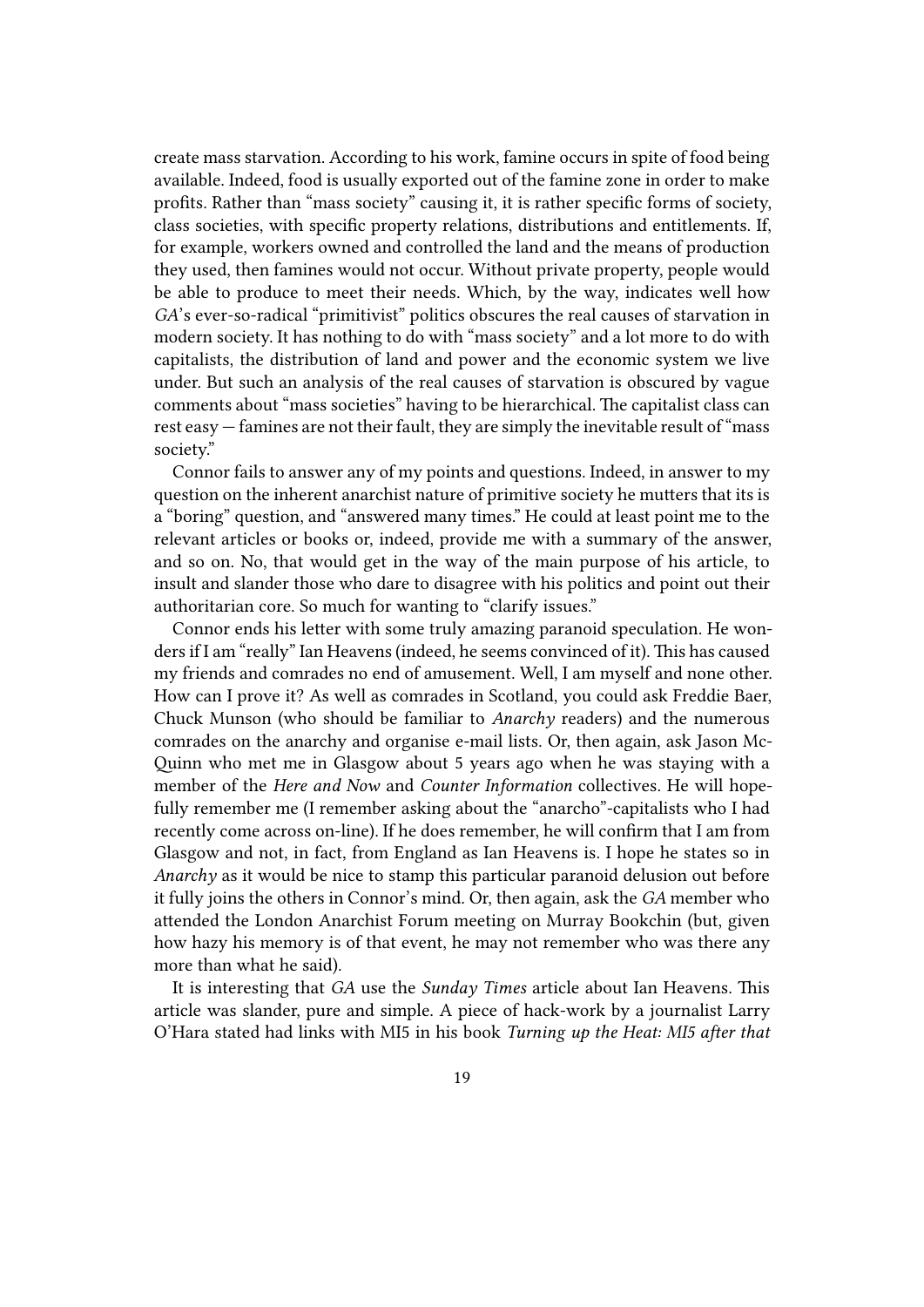*cold war.* From this article they state Spunk Press "happily advertised bomb manuals." In reality, that claim was a clever piece of misinformation presented by the journalists. The article in fact pointed to a specific Spunk Press file. This file contained links anarchists would find of interest. These links included news-groups such as alt.society.anarchy and so on. These groups are totally open and anyone can post to them. The "bomb manuals" and other information the journalists were referring to appeared on these mailing groups, *not* Spunk Press. The way the journalists had written their smear article was extremely clever. It did not, in fact, tell a lie but it was so "economical with the truth" that anyone without a basic understanding of the internet would be led to believe that Spunk Press stored "bomb manuals." As intended. A half-truth became a total lie and one Connor swallowed.

This hack-work, intended to present an anarchist terror at the heart of the Internet, almost cost Ian Heavens his job (yes, like most of us, he is a wage slave). As it was, he had to drop out of Spunk Press and anarchist activism on the Internet to keep it (which was a great loss). If Connor knew anything about what actually happened with Ian Heavens rather than repeating the smears of the *Sunday Times* article, then they would know that Spunk Press does not "urge" terrorism of any form. I'm quite glad Connor has brought up the *Sunday Times* article. It shows how firm his grasp of the facts really is and how low he will swoop to slander those "sheep" who dare to question *GA*'s politics and activities. It also shows that he quite happily repeats the smears of spook-friendly journalists when it suits him. I thank him.

So, as requested by Connor, I have indicated why ACE and SAN "don't disassociate themselves" from Spunk Press and those Connor thinks are its members. The answer is clear from my comments above — there is nothing to "disassociate" from. We, unlike Connor, do not take *Sunday Times* hack (and spook friendly) journalism at face value. We do not have to disassociate ourselves because the *Sunday Times* article (and Connar's sheep-like repeating of it) is not true.

Perhaps Connor will come back and argue he knew all along the truth of that article and decided to lie in his letter to present an analogy with the treatment of *GA*. This is possible, if highly unlikely and highly dishonest. Sadly, the analogy falls as *GA* did publish "The Irrationalists" article while Ian Heavens and Spunk Press were set-up and smeared by the *Sunday Times*.

Apparently I "presumably" mean that by "Leninist" "an elitist ideologue 'gang' in the Camattian sense." Strangely enough, I meant by "Leninism" (I do not even use the word "Leninist" in my letter) the ideas of Lenin and Bolshevism. Funny that, but then again Connor consistently asserts I mean something totally different from what I actually wrote. I also have no idea what "Camattian" means and so cannot mean it in that sense, assuming I did use the word, which I did not. However, this is all irrelevant as I did not say that *GA* were "Leninist." I stated that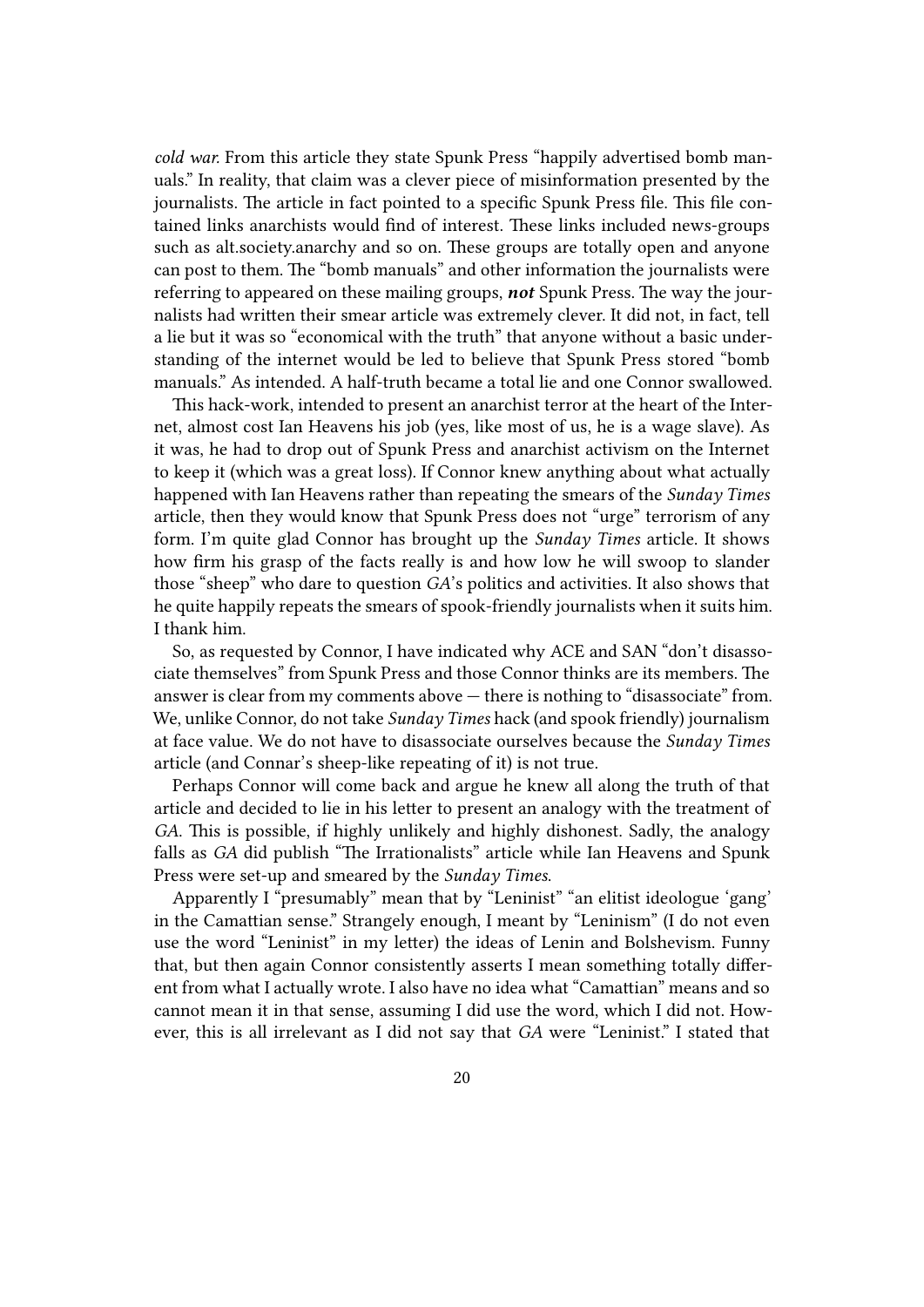the Unabombers politics had parallels with Leninism ("The parallels to Leninism are clear, with the "instability in industrial society" replacing the inevitable collapse of capitalism as the catalyst to the new society"). It is this parallel, looking to an objective rather than a subjective catalyst for revolution, that helps explain *GA*'s support for terrorist acts. As is clear from my letter, which Connor clearly misrepresents.

According to Connor I am a "hysterical" "Neoist-tainted workerist." Also nice to know. It is also nice to see that Connor (and Black) dashed the hopes I expressed in my first letter. I had hoped that my letter would "not be answered by the usual *Green Anarchist* tirade of insults they direct against people who disagree with them. Indeed, like Lenin they take a positive delight in insulting those who dare to question their politics. Perhaps by so doing they ensure that their politics are not looked into critically?" My hopes proved to be utopian. The level of Connor's response is no improvement. Indeed, he has included *Black Flag* into the diatribes and insults perhaps the better to hide the politics of the debate beneath another layer of smears. Given that the *Black Flag* collective is claimed to be "Neoist-tainted workerists," I have to assume that *GA* think everyone who disagrees with them are "Neoist" or "tainted" with it. Nice to know. Useful, though, to group all criticism under one banner, regardless of the facts. It muddies the water even more, as intended I am sure.

At least Connor's letter proves that *GA*'s basic politics have remained unchanged since "The Irrationalists" article. Black's comment that *GA* are not "celebrat[ing] the terrorism of despair" is refuted by Connor. They obviously do. Indeed, they consider such acts as praise-worthy, "the right idea," part of the revolutionary process like strikes, occupations, and so on, indeed they are part of the same revolution in Connor's eyes. He states they are to be included with other acts of "liberation" which will "give the rest of us the opportunity to live autonomous, authentic lives too" ("the rest", presumably, still alive after such "unmediated" actions). How can dead commuters, office workers and children "live autonomous, authentic lives"? Indeed, to call these acts what they actually are (acts of mass murder and terrorism) is to "libel" them. In Connor's eyes they are part of the "resistance." He confirms the critique in my last letter. I thank him again.

He states that SAN acted to "anathematise and stifle the free speech of antifascists and anti-Statists." How did we "stifle" and "anathematise" their free speech? Did at any stage we ban or censor their words? No, *GA*, then and now, still publish their paper, write their letters and so on. So how could SAN "stifle" them? Only by not organising the speaking tour. In that case SAN also "anathematise and stifle," the IWW, the IWA, *Anarchy*, *Freedom*, *Black Flag*, and so on as we have not organised speaking tours for them either. Connor's definition of stifle seems strange. You apparently "stifle" free speech if you do not actively help someone spread their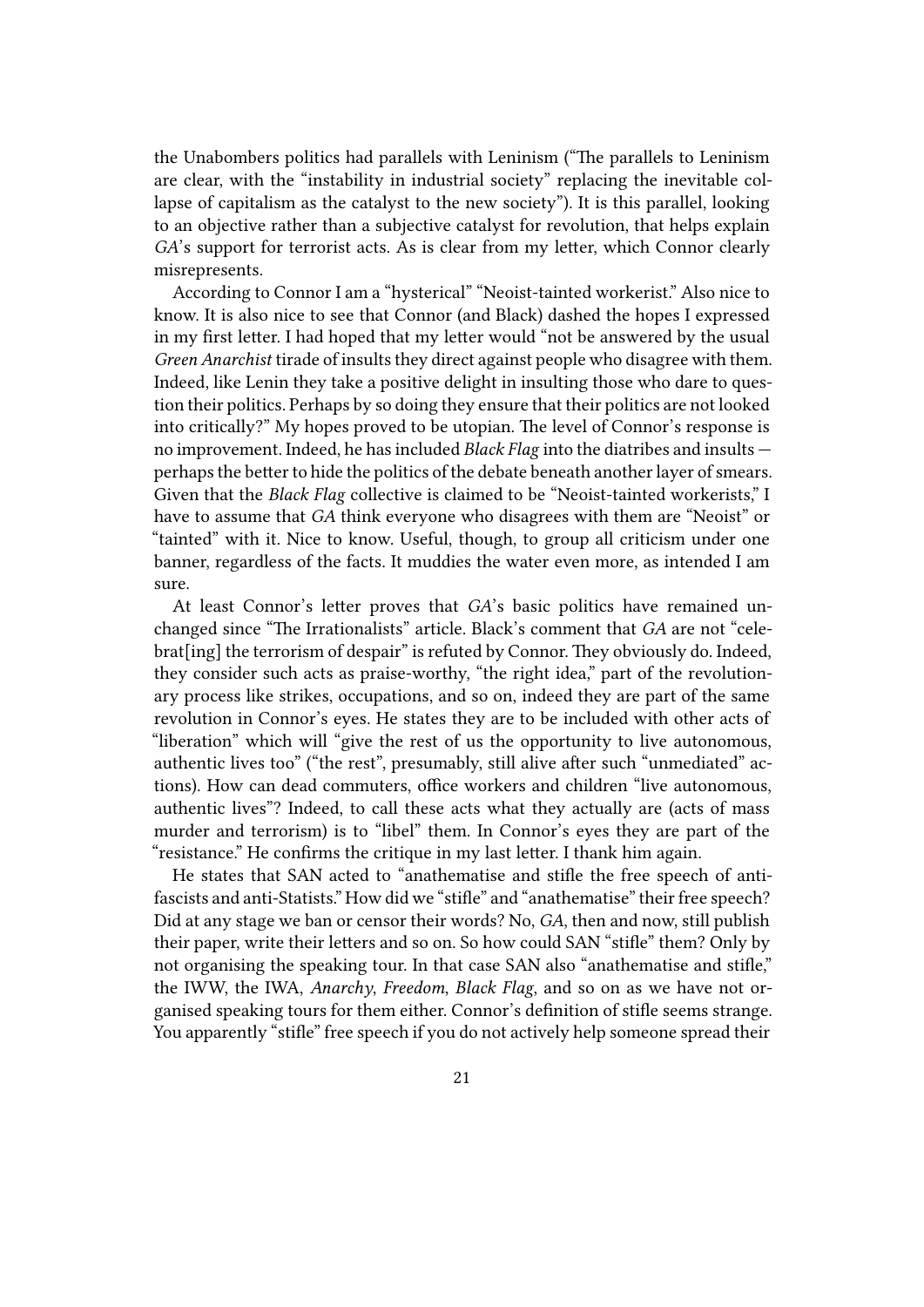message! And do not forget that is why SAN postponed the speaking tour. We were not "manipulated by fascists and spooks." We rather read an article they published which celebrated mass murder as "the right idea." Connor's paranoid rants try to hide this fact under a deep layer of smears and insults but that remains the truth. Read that article, read how mass murder is "the right idea" (opps, being "hysterical" again!) and then wonder if our reaction was, rather, a human and libertarian response to it.

I have to say, in ending, that I am glad I wrote my letter. Connor's reply just exposes the nature of *GA*'s politics as well as their abusive and lying "debating" techniques. Rather than distancing himself from "The Irrationalists" article, Connor embraces it and still claims the terrorist acts of the likes of the Japanese Cultists and US fascists are examples of "unmediated resistance." Looks like they still have the "right idea." Nice to know. Rather than an "idiotic" article, as Black implies, it in fact represents the core of their politics. And that core is not anarchist, as I argued in my original letter.

I wish *Anarchy* all the best for the future! yours in solidarity, Iain

## **Bob Black, the Aum Cult and the Oklahoma Bomber**

(letter to Anarchy)

Dear *Anarchy*

While I have much more important things to do, I will take the time to answer Bob Black's and Steve Booth's letters in *Anarchy* no. 51. I'm sure that no matter what I write, I will never convince either that their invented assumptions of myself or my politics are wrong. Still, the readers of *Anarchy* may find my comments of interest.

Bob Black claims that mass murder is "a tactic, not an idea." Interesting. So people who have tactics do not think about them? A tactic is an idea until such time as they do it, then it becomes an action. Clearly, Black is talking nonsense. He states he is "unable to imagine any ideas they [the Aum Cult and the Oklahoma bombers] might hold in common," which suggests a lack of imagination which is amazing. Perhaps the "idea" would be the tactics they were using? The ones praised in the "Irrationalists" article? No, surely not? Black is abusing the English language and the intelligence of the reader.

Bob argues that it would have been the "anarchist way of dealing with problems" to go ahead with the speaking tour and discuss face to face with *GA* the issues. Strange, then, that it was *GA*, not us, who decided to take our decision to postpone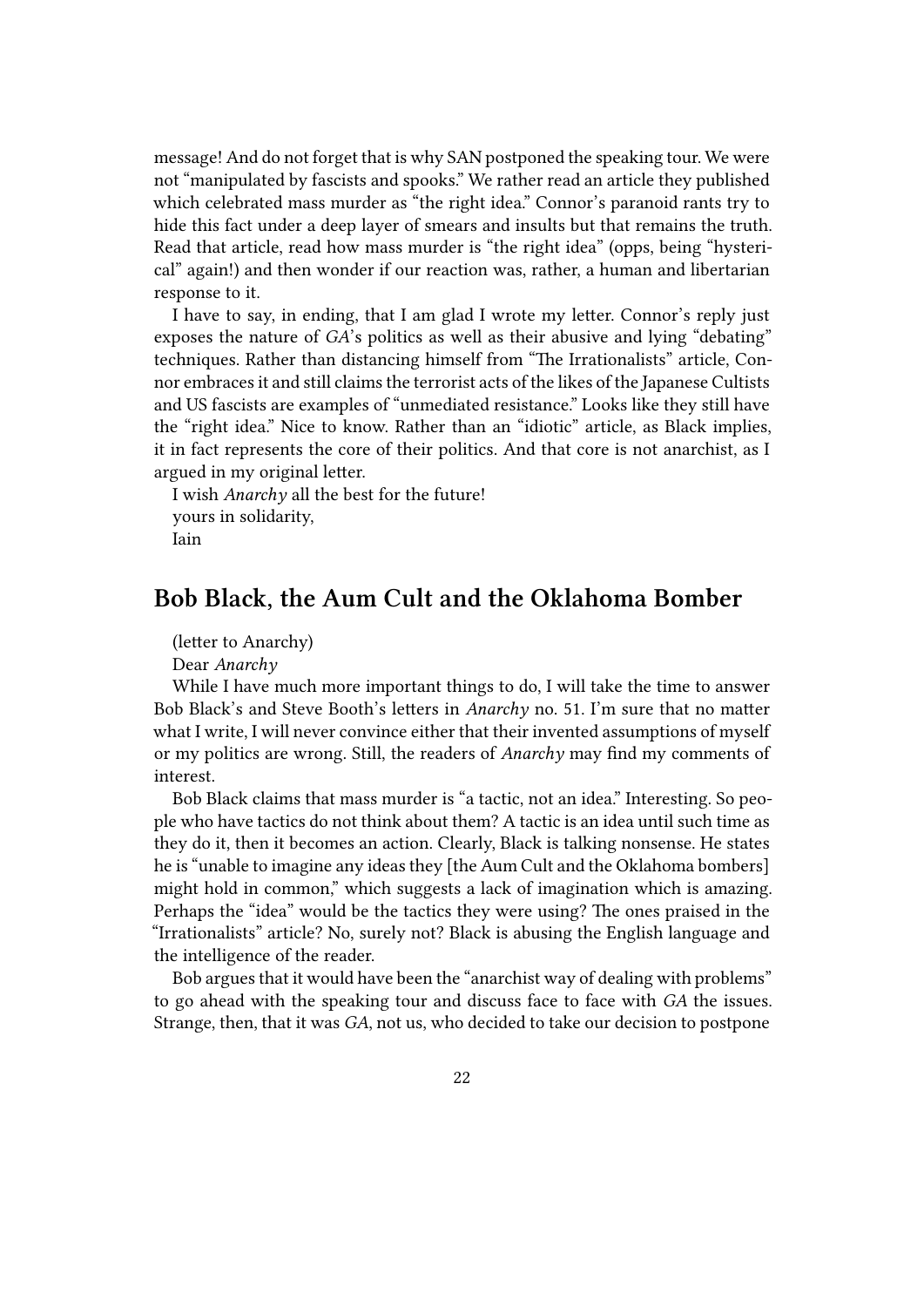the tour as a cancellation and then attack us in their paper as "sheep," following our (*GA* appointed) leaders. And Black talks about "the shabby way [I] and my ilk treated the would be *Green Anarchist* visitors"! Yes, indeed, poor *GA*, having other anarchists hold them accountable for their politics! I wasn't aware that the anarchist way of dealing with problems was to simply switch off ones brain and not question the validity of decisions previously reached when new information appears.

I remember the meeting when the issue was first raised on whether to cancel the meeting or not and the decision to postpone it until such time as we could fully discuss the "Irrationalists" articles, the issues it raised and decide whether or not to continue with the tour. Next thing I see is *GA* writing in their paper that we had cancelled the meeting and that the Scottish Anarchists are all sheep (is that the anarchist way of dealing with problems?). Funny how a desire to think about *GA*'s politics and our response to them rather than mindlessly do what *GA* wanted equates with being sheep. But as I said in my previous letter, any independence of mind by other anarchists quickly results in them being labelled as "sheep" by GA and their supporters like Black.

It also seems strange that Black thinks that my letter was just a "painfully long defence" of what happened in Scotland so many years ago. Rather, as the reader would soon see, the bulk of the letter was made up of a discussion of *GA*'s politics and a reply to the distortions of "John Connor" on my politics and who I was, distortions which I notice Black considers as not worthy of comment. Does he have so little respect for his readers that he feels he can rewrite history so? Sad, really, but I do get the impression that discussing their politics is the last thing Black or *GA* desire. Rather, we must take their word as to the "consistent" and "committed" nature of *GA*'s politics. Sorry, I gave up religion decades ago and I analyse what people say rather than accept it on faith.

It is interesting how Black portrays *GA* always as victims. Not only that, even when they advocate mass murder as the right idea, they are "more consistent and committed British anarchists" than people whose activities and politics Black probably knows nothing about. Sad, really, that Black has decided to show his ignorance of the Scottish anarchist movement.

Black's comment that mass murder was a "tactic" used by revolutionary anarchism during the Spanish Revolution suggests a desire to confuse the issue being discussed. Like *GA* defences of the "Irrationalists" article which equated the Aum cult and the Oklahoma Bombers with "Propaganda by Deed" anarchists, Black's pathetic analogy does damage not only to argument but also to the intelligence of the reader. If Emile Henry argued that "there are no innocent bourgeoisie", then Black and *GA* are arguing that there are no innocent people and so exploiter and exploited, oppressor and oppressed, are of equal worth as regards acts of "resistance."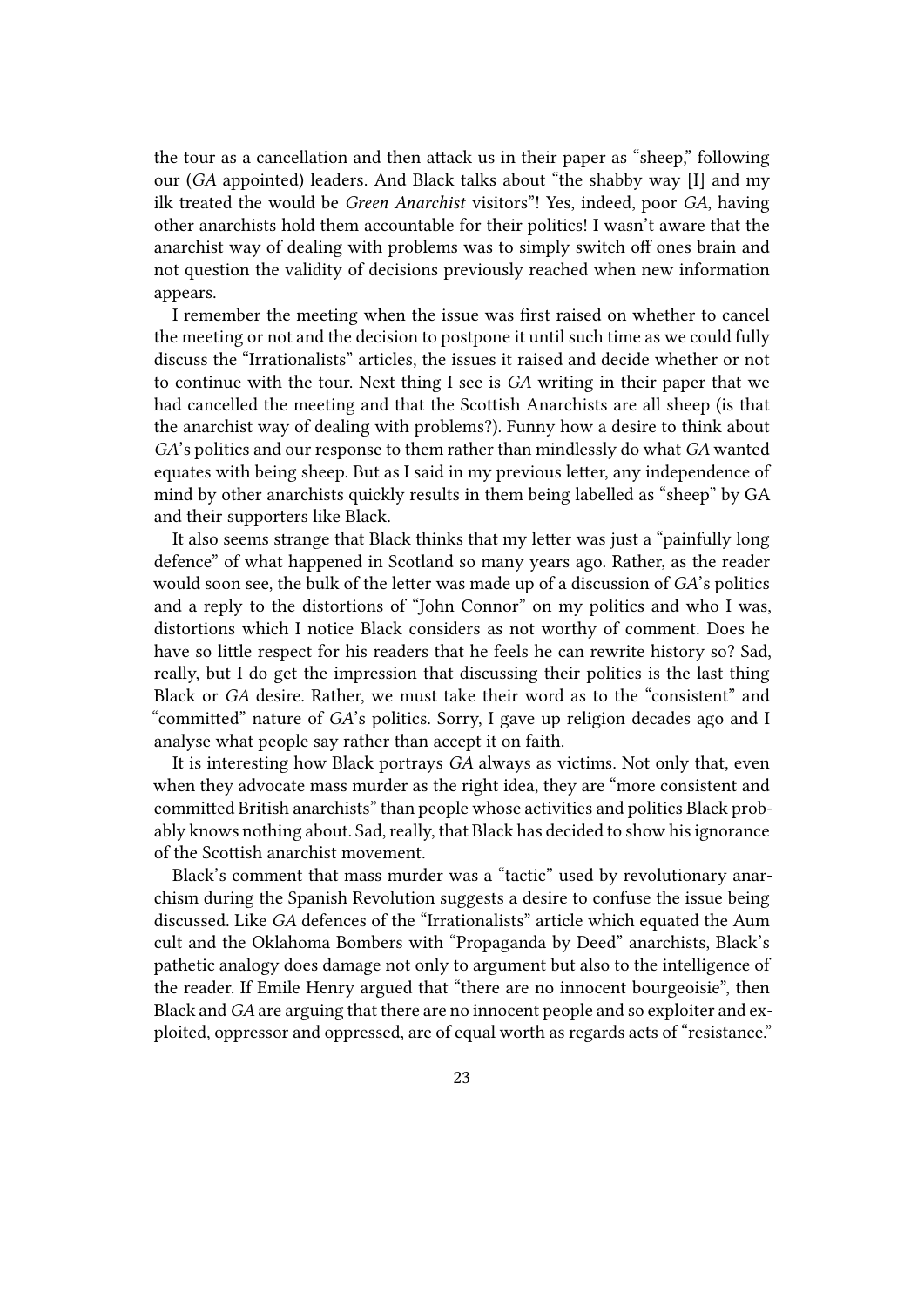Apparently, there is no difference between the killing of fascists and pro-fascists by the militia columns immediately after a military coup and the planned gassing of commuters and the blowing up of office workers and children. Sad, really, that one of the best minds in the US anarchist movement comes up with such rubbish. Obviously the Durruti column would have had the "right idea" if they had just shot everyone who crossed their path.

I find it funny that Black thinks we have "ex-communicated" *GA* from the anarchist movement. Sorry, no, *GA* managed to do that very successfully by themselves. And, of course, *GA* never, ever "excommunicate" anyone (and neither does Black, he just calls them "anarcho-leftists" regardless of the facts). All this talk of "leftism" is definitely not an attempt to use guilt by association to marginalise other anarchists. No, of course not. But then again, it is easier to call someone a name than actually address their arguments — as authoritarians and authorities throughout history have known.

Black argues that "they had the right idea" was "a very poor choice of words on Steve's part." Looking at Steve's letter, published in the same issue of *Anarchy*, its clear that they were no such thing. It must annoy Black that he claims one thing, and then a *GA* member blows his argument out the water in the very same letters page. First it was "Tom O'Connor," now it is Booth.

Booth states that I express "knee-jerk pacifist disagreement." How he knows this, I'm not sure. I discussed whether mass murder of workers was "the right idea" or not and, of course, whether it is consistent with libertarian politics. No mention of the merits of non-violence as the only means of social change, but why let facts get in the way of a good rant?

He claims that the "Irrationalists" article was about "the possibility of armed struggle and armed resistance to totalitarianism." He states that the article aimed at discussing the "shape of possible anarchist armed struggle in the future, and how such actions resemble" violent events "in the present." Clearly, then, as the Aum Cult and the Oklahoma Bomber had the "right idea" then "anarchist" struggle "in the future" could follow this model. His attempts afterwards to distance himself from his original article fail as Booth, like Tom O'Connor before him, clearly thinks gassing commuters as a valid form of "resistance" ("resistance" to what, exactly? Working people? Are they the enemy?) and can be applied for libertarian ends (which makes you wonder how "libertarian" those ends could be, given the means).

He says that he wishes to provide an effective alternative for the "protest movements" which will make the "Irrationalists" irrelevant. Sorry, no, that does not work either as it still implies that actions like those of the Aum Cult and the Oklahoma Bomber can be considered part of the "resistance" movement. They are not — they are part of the problem and they share the same authoritarian basis as any state's bombing campaign against civilians.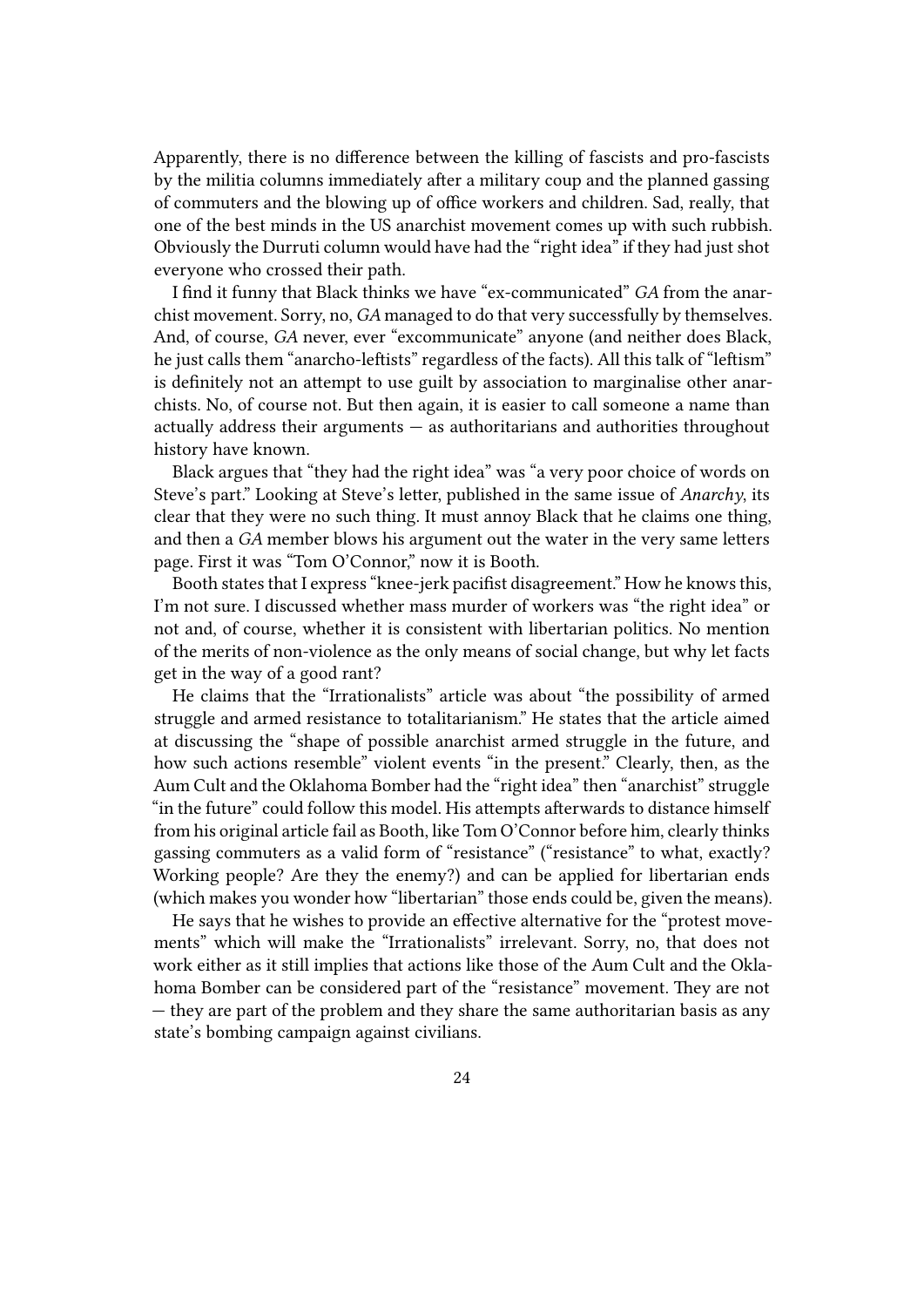We can get an insight to Booth's ideas from another of his articles (as posted on the internet at: www.insurgentdesire.org.uk/irrationalists.htm). There he argues that "there are ideas and motives behind an action, and there are methods. These two things are separate. Do we blame tools for the use to which they are put?" He stresses: "I say only a fool refuses to learn lessons about effectiveness from their worst enemies." Needless to say, certain methods imply certain ideas and ends. The Bolshevik creation of a political police force (the Cheka) was very effective in ensuring the "success" of the Russian Revolution. It reflected Bolshevik ideas on the need for centralised power and party rule. It was *very* effective in ensuring the defence of Bolshevik power. Shame that it helped kill the revolution. Now, could there be an anarchist Cheka? Can this "tool" be effective for anything other than what it was designed for? Of course not.

Similarly for those whom Booth thought had the "right idea." The ideas ("tactics," "methods," "tools") in question were selected because they reflected the politics of the people who used it. They are not tools of liberation. That the actions were carried out by right wing authoritarians should come as no surprise as they reflected the anti-revolutionary nature of their creators. Moreover, they would remain so no matter the professed politics of the perpetrators (just as one-man management did not change its nature when it was inflicted on the Russian workers by the Bolsheviks rather than by the capitalists). But that should be obvious. Sadly, it is not for *GA*, which confirms my analysis of *GA*'s politics as fundamentally authoritarian. Such actions cannot in any way be part of any possible revolutionary strategy. To argue that they could be shows not only a lack of revolutionary and libertarian politics, but also a lack of common humanity.

Ironically, if we accept Booth's analysis at face value, we would have to admit that the tools used by the "Irrationalists," unlike every other, were simply neutral and could be used for liberation rather than oppression! Will *GA* start arguing that techniques, like tactics, are socially neutral? That tools do not reflect the ideas and interests of those who create and apply them nor shape those subject to them? That would be amusing…

Booth states that I "think anarchists who use armed struggle are not anarchists" and I am a "dogmatic pacifist." Strange, but considering that I did not discuss the question of violence nor armed struggle by anarchists, I would say that Booth's comments that I am "merely calling on *AJODA* readers to share [my] dogma" is really a case of the pot calling the kettle black! How can I all upon *AJODA* readers to share a "dogma" (namely "pacifism") which I do not, in fact, hold? Like Tom O'Connor's sad remarks in his letter as regards my politics, Booth's comments indicate how little *GA* are interested in little things like facts and evidence when they discuss other people and their ideas.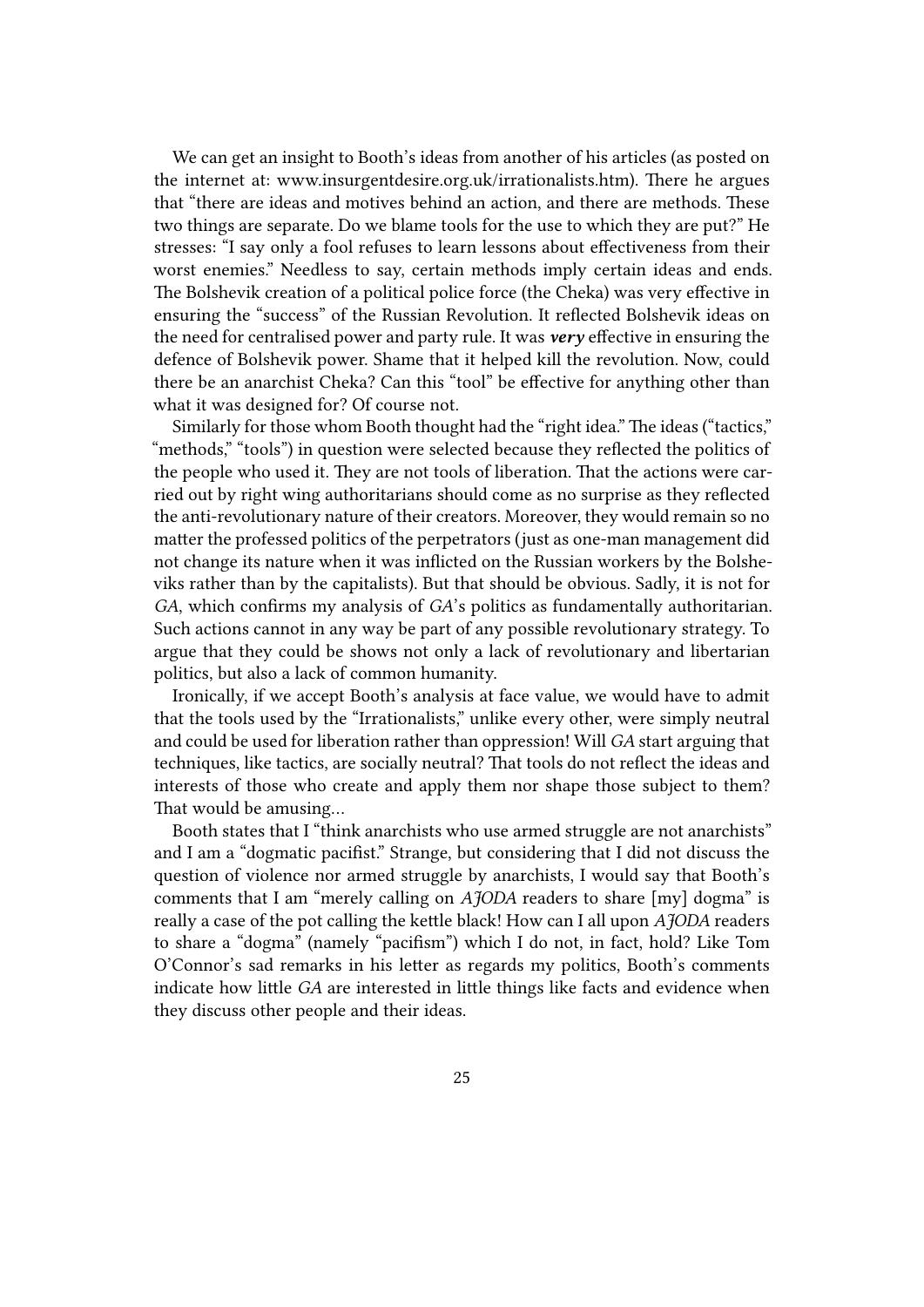Also of interest is Booth's assertions that I use a "common technique" of "Neoists and Neoists fellow travellers" and am grouped together with "Micah/Tompsett etc." As I said in my last letter, the lumping together of all critics into one camp is a useful way of muddying the waters and so obscuring the real issues of the debate. And has Booth "answered" the concerns raised by his original article? Clearly not, as he can still think of these actions as being compatible with libertarian "resistance."

I also love the "this Iain character" comment, very funny! How dare other anarchists question him! Sorry, I had better name myself after a fictional character from a movie before I can discuss politics with (sorry, get labelled by) *GA*…

All in all, I'm not surprised by any of this. The ability of *GA* members to avoid the issues and instead invent the politics (and associations) of those who dare question their politics was proven by Tom O'Connor's rants two issues ago. Can I expect another diatribe about what I do not think next issue? Perhaps rather than make up the ideas I hold, they could actually address the issues concerning their politics I raise? But that would be too much like hard work, far better to smear than think.

yours in solidarity Iain McKay Glasgow